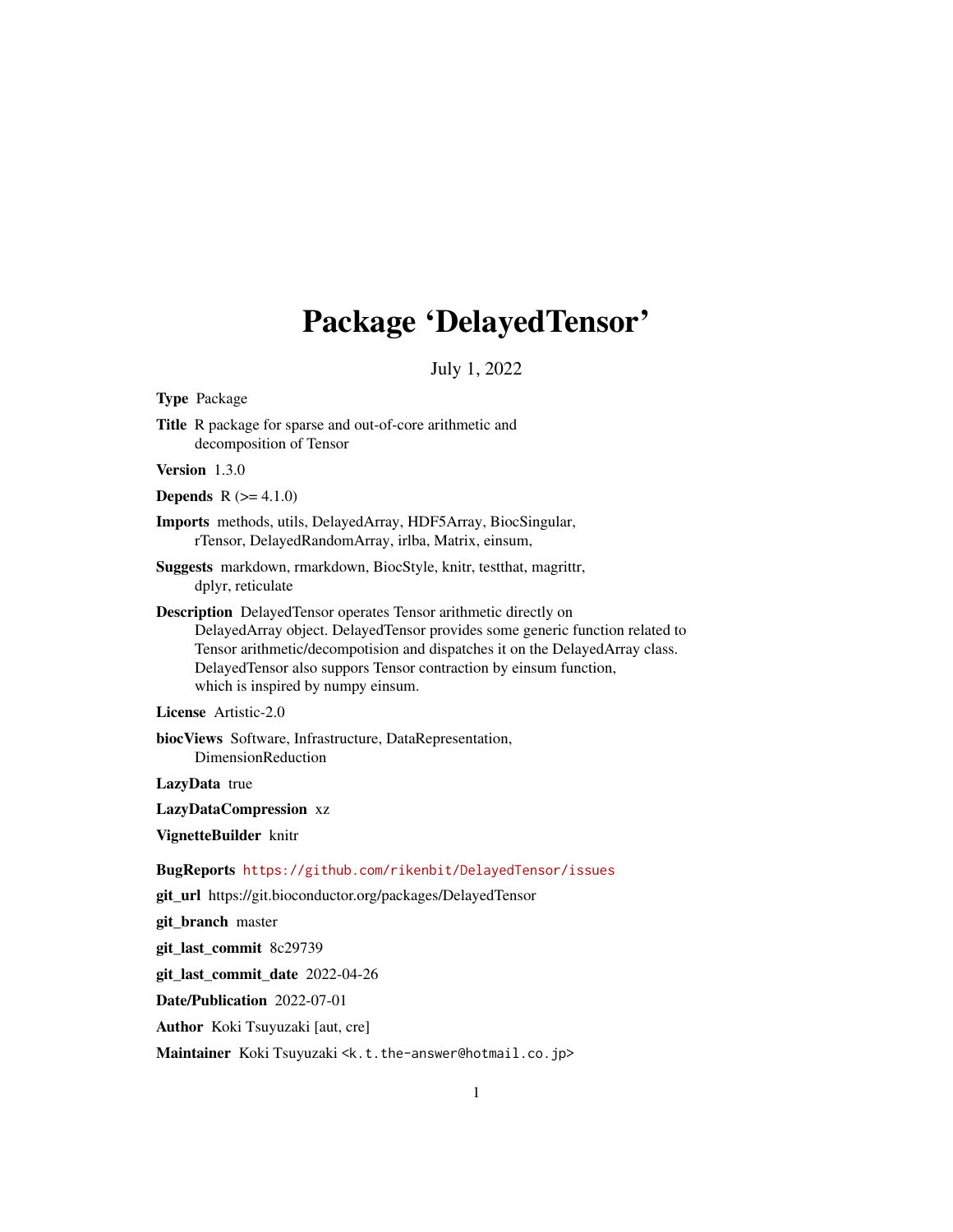# R topics documented:

|                  | 3              |
|------------------|----------------|
|                  | $\overline{3}$ |
|                  | $\overline{4}$ |
|                  | 6              |
|                  | $\overline{7}$ |
|                  | 8              |
|                  | 9              |
|                  | 10             |
|                  | 11             |
|                  | 12             |
|                  | 13             |
|                  | 13             |
|                  | 14             |
|                  | 15             |
|                  | 16             |
|                  | 17             |
|                  | 18             |
|                  | 18             |
|                  | 19             |
|                  | 20             |
|                  | 21             |
|                  | 22             |
|                  | 23             |
|                  | 24             |
|                  | 24             |
|                  | 25             |
|                  | 26             |
|                  | 27             |
|                  | 28             |
|                  | 29             |
|                  | 30             |
|                  | 31             |
|                  | 32             |
|                  | 33             |
|                  | 34             |
|                  |                |
|                  |                |
| ttl              | 36             |
|                  | 37             |
| tucker-methods   | 38             |
| unfold-methods   | 39             |
| unmatyec-methods | 40             |
|                  | 41             |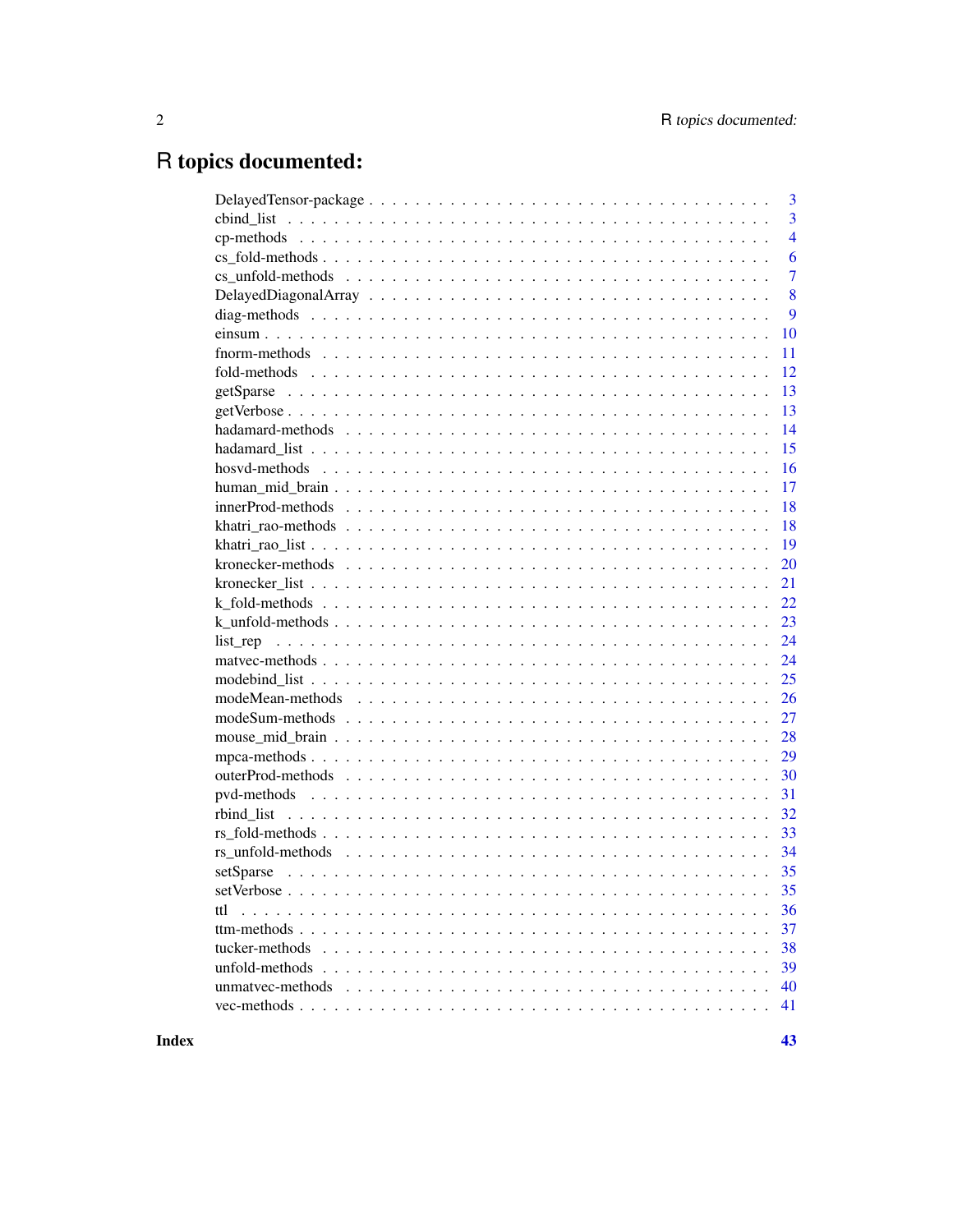<span id="page-2-0"></span>DelayedTensor-package *R package for sparse and out-of-core arithmetic and decomposition of Tensor*

#### Description

DelayedTensor operates Tensor arithmetic directly on DelayedArray object. DelayedTensor provides some generic function related to Tensor arithmetic/decompotision and dispatches it on the DelayedArray class. DelayedTensor also suppors Tensor contraction by einsum function, which is inspired by numpy einsum.

## Details

The DESCRIPTION file: This package was not yet installed at build time.

Index: This package was not yet installed at build time.

#### Author(s)

NA Maintainer: NA

## See Also

# Unfold operations [unfold](#page-38-1), [k\\_unfold](#page-22-1), [matvec](#page-23-1), [rs\\_unfold](#page-33-1), [cs\\_unfold](#page-6-1), [ttl](#page-35-1) # Fold operations [fold](#page-11-1), [k\\_fold](#page-21-1), [unmatvec](#page-39-1), [rs\\_fold](#page-32-1), [cs\\_fold](#page-5-1), [ttm](#page-36-1) # Vectorization [vec](#page-40-1) # Norm operations [fnorm](#page-10-1), [innerProd](#page-17-1) # Diagonal operations / Diagonal Tensor [diag](#page-8-1), [DelayedDiagonalArray](#page-7-1) # Mode-wise operations [modeSum](#page-26-1), [modeMean](#page-25-1) # Tensor product operations [hadamard](#page-13-1), [hadamard\\_list](#page-14-1), [kronecker](#page-19-1), [kronecker\\_list](#page-20-1), [khatri\\_rao](#page-17-2), [khatri\\_rao\\_list](#page-18-1) # Utilities [list\\_rep](#page-23-2), [modebind\\_list](#page-24-1), [rbind\\_list](#page-31-1), [cbind\\_list](#page-2-1) # Decomposition operations [hosvd](#page-15-1), [cp](#page-3-1), [tucker](#page-37-1), [mpca](#page-28-1), [pvd](#page-30-1) # Einsum operation [einsum](#page-9-1)

#### Examples

ls("package:DelayedTensor")

<span id="page-2-1"></span>

| cbind_list | Mode-binding against list |  |
|------------|---------------------------|--|
|------------|---------------------------|--|

## Description

Returns the binded DelayedArray in column space.

#### Usage

cbind\_list(L)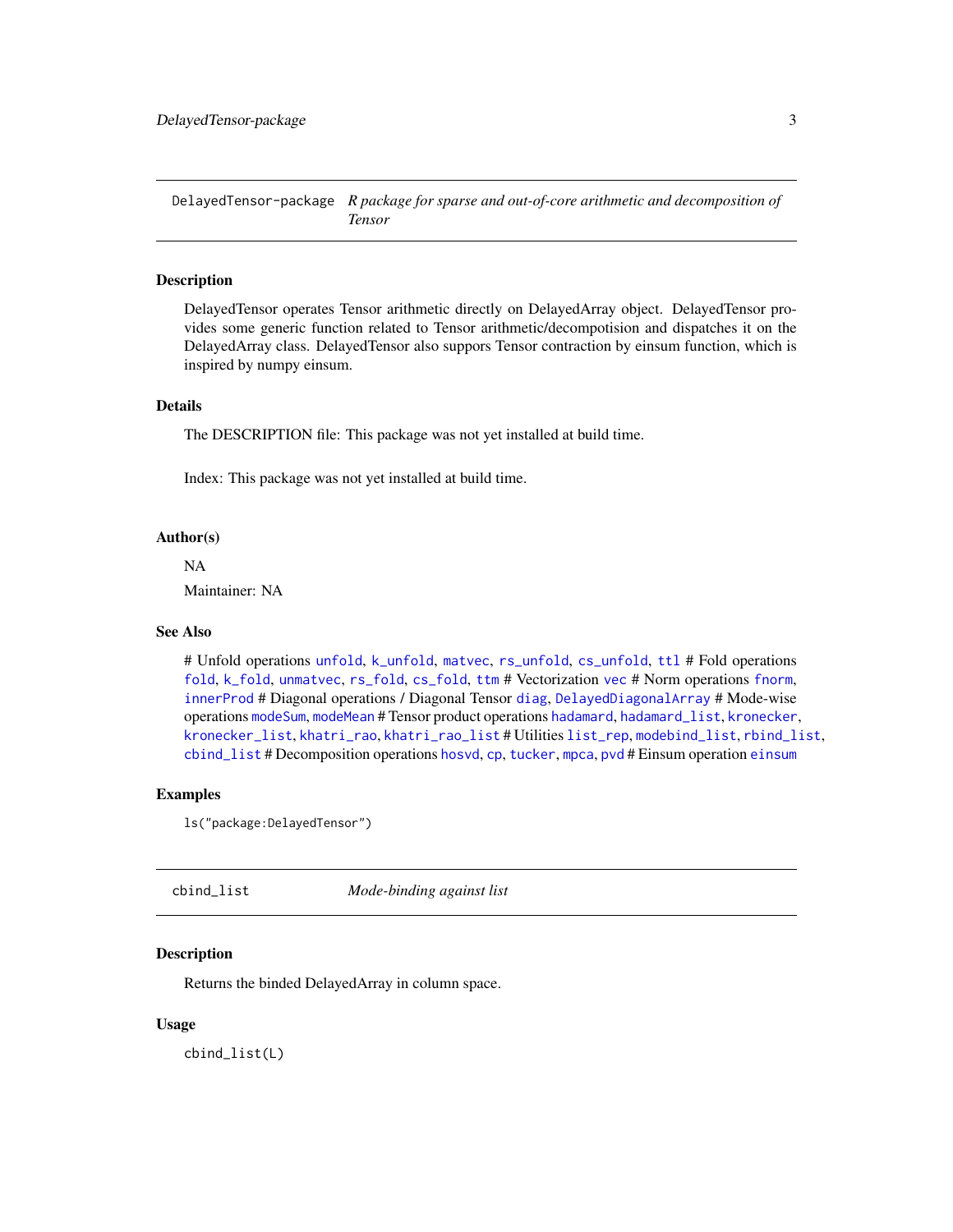#### <span id="page-3-0"></span>Arguments

L list of 2D DelayedArray

#### Details

This is a wrapper function to [modebind\\_list](#page-24-1), when the DelayedArrays are 2D.

#### Value

2D DelayedArray object

#### Note

The dimensions of column in each DelayedArray must match.

#### See Also

[modebind\\_list](#page-24-1)

#### Examples

```
library("DelayedRandomArray")
dlizt <- list(
    'darr1' = RandomUniform(C(2,3)),
    'darr2' = RandomUniform(C(2,3)))cbind_list(dlizt)
```
cp-methods *Canonical Polyadic Decomposition*

## <span id="page-3-1"></span>**Description**

Canonical Polyadic (CP) decomposition of a tensor, aka CANDECOMP/PARAFRAC. Approximate a K-Tensor using a sum of num\_components rank-1 K-Tensors. A rank-1 K-Tensor can be written as an outer product of K vectors. There are a total of num\_compoents \*darr@num\_modes vectors in the output, stored in darr@num\_modes matrices, each with num\_components columns. This is an iterative algorithm, with two possible stopping conditions: either relative error in Frobenius norm has gotten below tol, or the max\_iter number of iterations has been reached. For more details on CP decomposition, consult Kolda and Bader (2009).

#### Usage

```
cp(darr, num_components=NULL, max_iter=25, tol=1e-05)
## S4 method for signature 'DelayedArray'
cp(darr, num_components, max_iter, tol)
```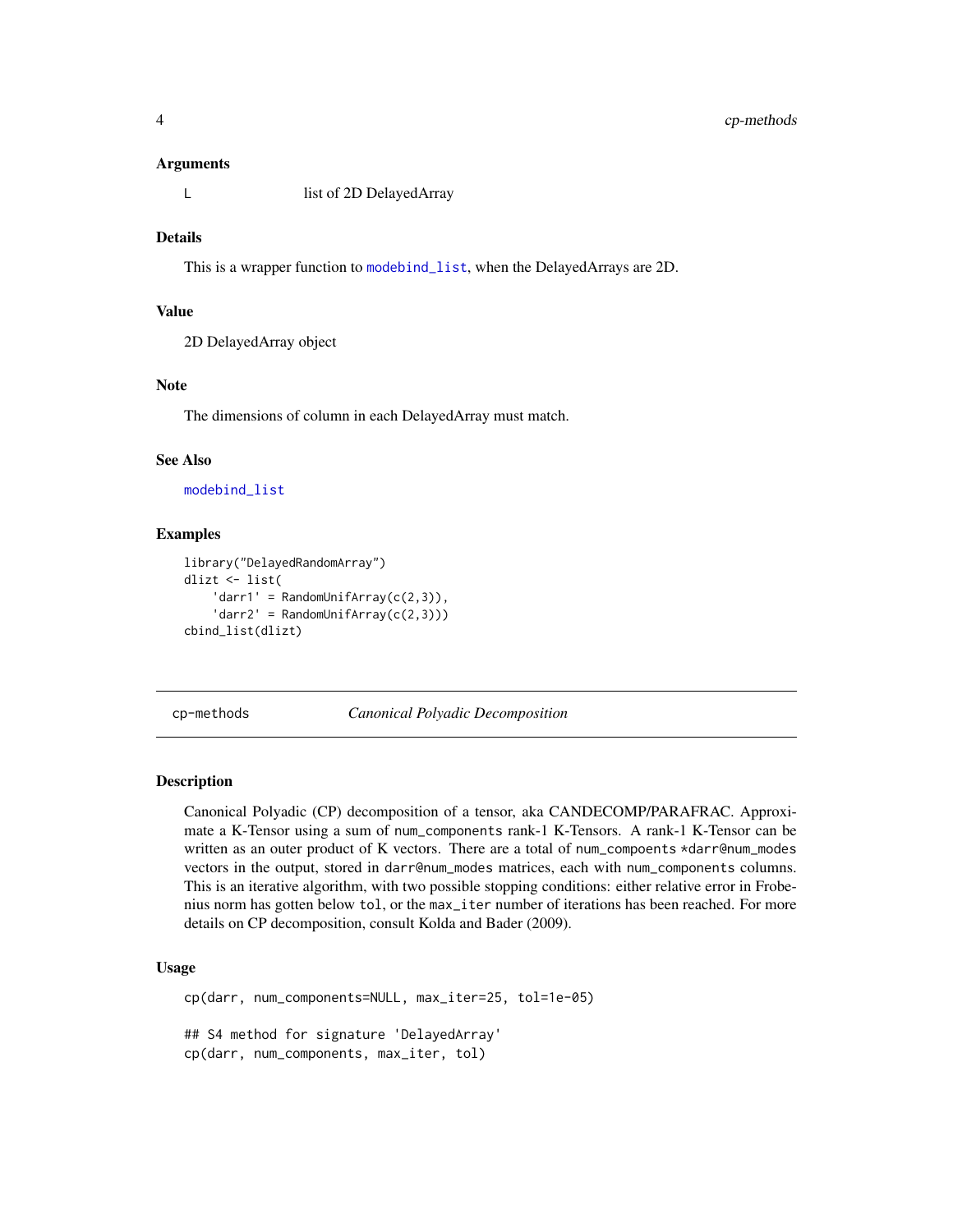## <span id="page-4-0"></span>cp-methods 5

#### Arguments

| darr     | Tensor with K modes                                                   |
|----------|-----------------------------------------------------------------------|
|          | num_components the number of rank-1 K-Tensors to use in approximation |
| max_iter | maximum number of iterations if error stays above tol                 |
| tol      | relative Frobenius norm error tolerance                               |

## Details

This function is an extension of the [cp](#page-3-1) by DelayedArray.

Uses the Alternating Least Squares (ALS) estimation procedure. A progress bar is included to help monitor operations on large tensors.

## Value

a list containing the following

lambdas a vector of normalizing constants, one for each component

U a list of matrices - one for each mode - each matrix with num\_components columns

conv whether or not resid < tol by the last iteration

norm\_percent the percent of Frobenius norm explained by the approximation

est estimate of darr after compression

fnorm\_resid the Frobenius norm of the error fnorm(est-darr)

all\_resids vector containing the Frobenius norm of error for all the iterations

## References

T. Kolda, B. Bader, "Tensor decomposition and applications". SIAM Applied Mathematics and Applications 2009.

## See Also

[tucker](#page-37-1)

```
library("DelayedRandomArray")
darr <- RandomUnifArray(c(3,4,5))
cp(darr, num_components=2)
```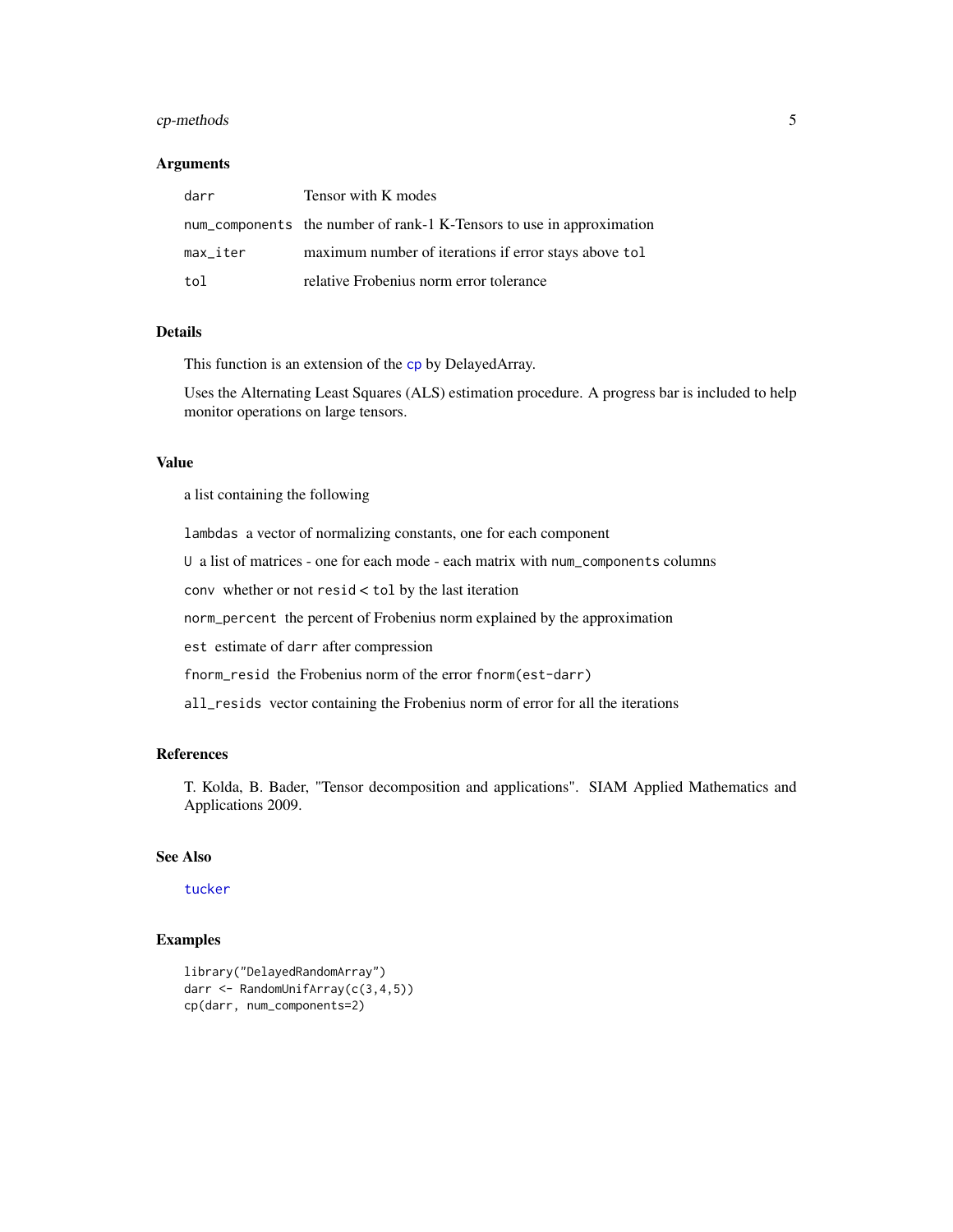<span id="page-5-1"></span><span id="page-5-0"></span>

The inverse operation to [cs\\_unfold](#page-6-1).

#### Usage

```
cs_fold(mat, m = NULL, modes = NULL)
```

```
## S4 method for signature 'DelayedArray'
cs_fold(mat, m, modes)
```
#### Arguments

| mat   | DelayedArray object (only 2D)          |
|-------|----------------------------------------|
| m     | the mode corresponding to cs unfold    |
| modes | the original modes of the DelayedArray |

#### Details

This function is an extension of the [cs\\_fold](#page-5-1) by DelayedArray. This is a wrapper function to [fold](#page-11-1).

## Value

DelayedArray (higher than 2D)

## References

T. Kolda, B. Bader, "Tensor decomposition and applications". SIAM Applied Mathematics and Applications 2009.

## See Also

#### [fold](#page-11-1), [cs\\_unfold](#page-6-1)

```
library("DelayedRandomArray")
darr <- RandomUnifArray(c(2,3,4))
matT3 <- DelayedTensor::cs_unfold(darr, m=3)
identical(
   as.array(DelayedTensor::cs_fold(matT3, m=3, modes=c(2,3,4))),
   as.array(darr))
```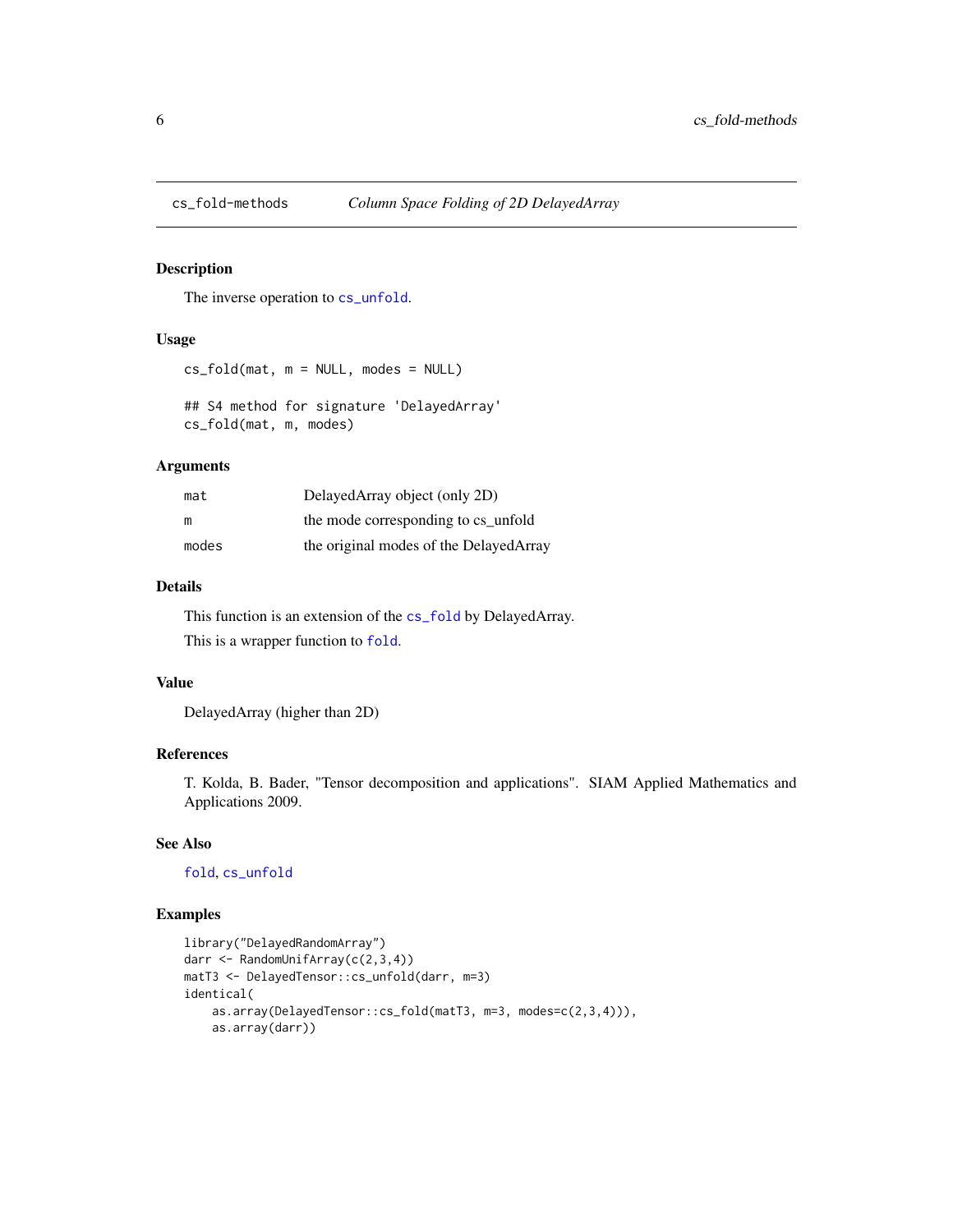<span id="page-6-0"></span>cs\_unfold-methods *Tensor Column Space Unfolding of DelayedArray*

#### <span id="page-6-1"></span>Description

Please see [matvec](#page-23-1) and [unfold](#page-38-1).

#### Usage

cs\_unfold(darr, m)

```
## S4 method for signature 'DelayedArray'
cs_unfold(darr, m)
```
## Arguments

| darr | Delayed Array object   |
|------|------------------------|
| m    | mode to be unfolded on |

## Details

This function is an extension of the [cs\\_unfold](#page-6-1) by DelayedArray.

This is a wrapper function to [unfold](#page-38-1).

## Value

DelayedArray (2D)

## See Also

[unfold](#page-38-1), [cs\\_fold](#page-5-1)

```
library("DelayedRandomArray")
darr <- RandomUnifArray(c(2,3,4))
DelayedTensor::cs_unfold(darr, m=3)
```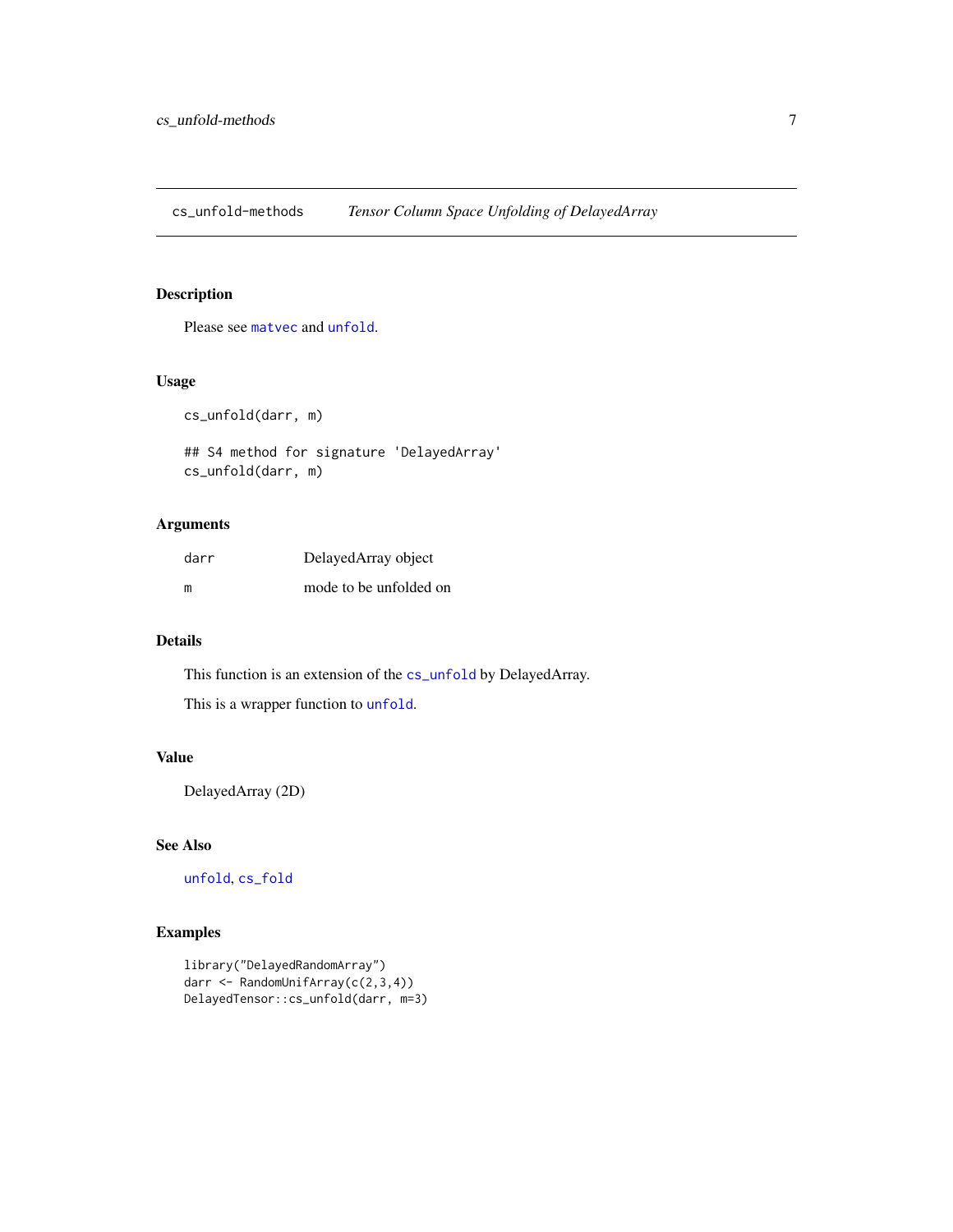<span id="page-7-1"></span><span id="page-7-0"></span>Constructor of the diagonal of a DelayedArray.

## Usage

DelayedDiagonalArray(shape, value)

## Arguments

| shape | Shape of DelayedArray (mode of Tensor)                                                                                                |
|-------|---------------------------------------------------------------------------------------------------------------------------------------|
| value | either a single value or a vector. This argument is optional. If nothing is speci-<br>fied, 1s are filled with each diagonal element. |

## Details

See also [diag](#page-8-1) or [diag](#page-8-1).

#### Value

DelayedArray object

## References

T. Kolda, B. Bader, "Tensor decomposition and applications". SIAM Applied Mathematics and Applications 2009.

## See Also

## [diag](#page-8-1), [diag](#page-8-1)

```
darr <- DelayedDiagonalArray(2:4, 5)
DelayedTensor::diag(darr)
```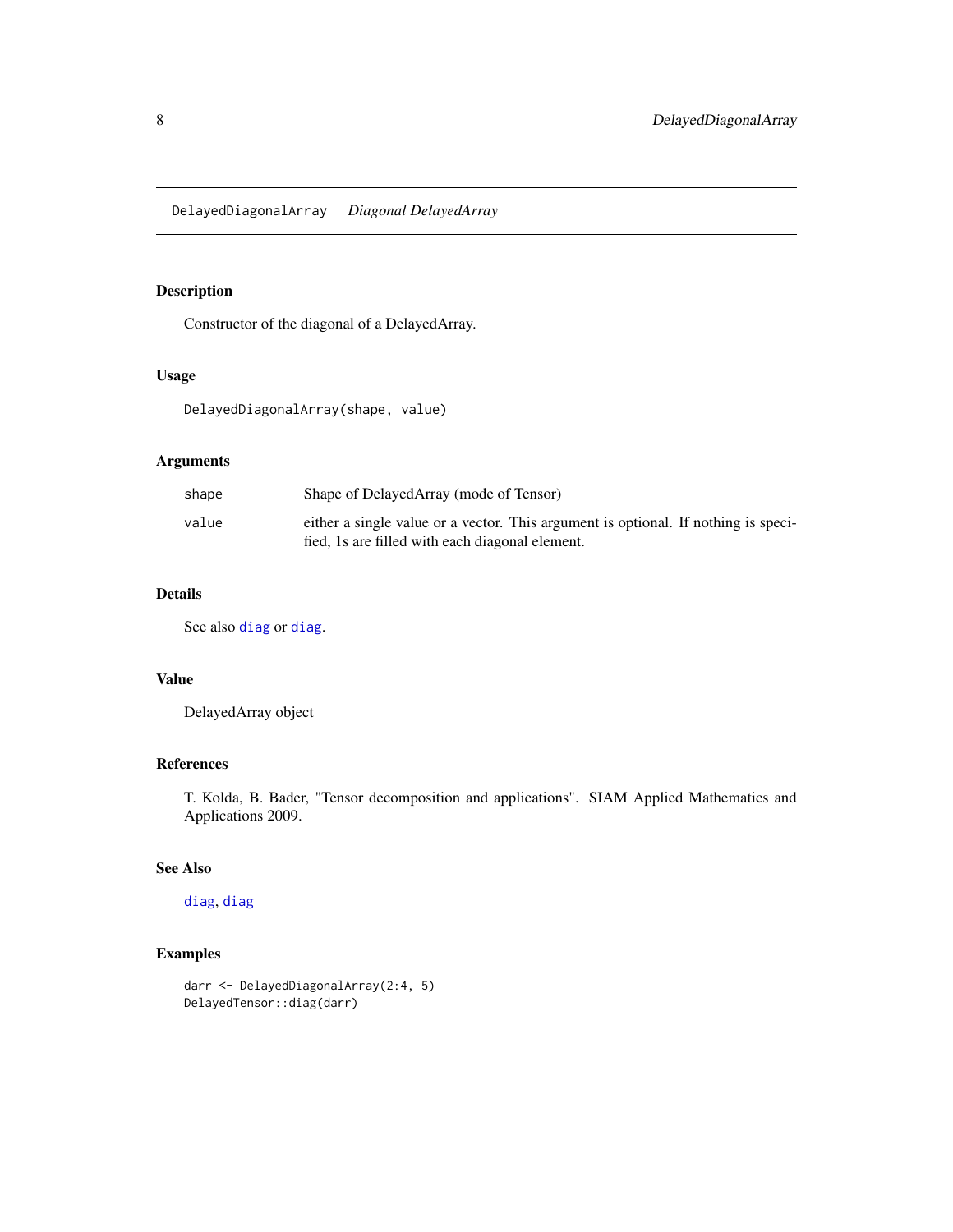<span id="page-8-1"></span><span id="page-8-0"></span>

Extract or replace the diagonal of a DelayedArray, or substitute the elements to the diagonal DelayedArray.

## Usage

```
diag(darr)
diag(darr) <- value
## S4 method for signature 'DelayedArray'
diag(darr)
## S4 replacement method for signature 'DelayedArray'
diag(darr) <- value
```
#### Arguments

| darr  | DelayedArray object                                                                |
|-------|------------------------------------------------------------------------------------|
| value | either a single value or a vector of length equal to that of the current diagonal. |
|       | Should be of a mode which can be coerced to that of darr.                          |

## Details

See also [DelayedDiagonalArray](#page-7-1) or [diag](#page-8-1).

## Value

1D DelayedArray (vector) with length min(dim(darr))

#### References

T. Kolda, B. Bader, "Tensor decomposition and applications". SIAM Applied Mathematics and Applications 2009.

## See Also

[DelayedDiagonalArray](#page-7-1)

```
library("DelayedRandomArray")
darr <- RandomUnifArray(c(2,3,4))
DelayedTensor::diag(darr)
DelayedTensor::diag(darr)[1] <- 11111
DelayedTensor::diag(darr)[2] <- 22222
DelayedTensor::diag(darr)
```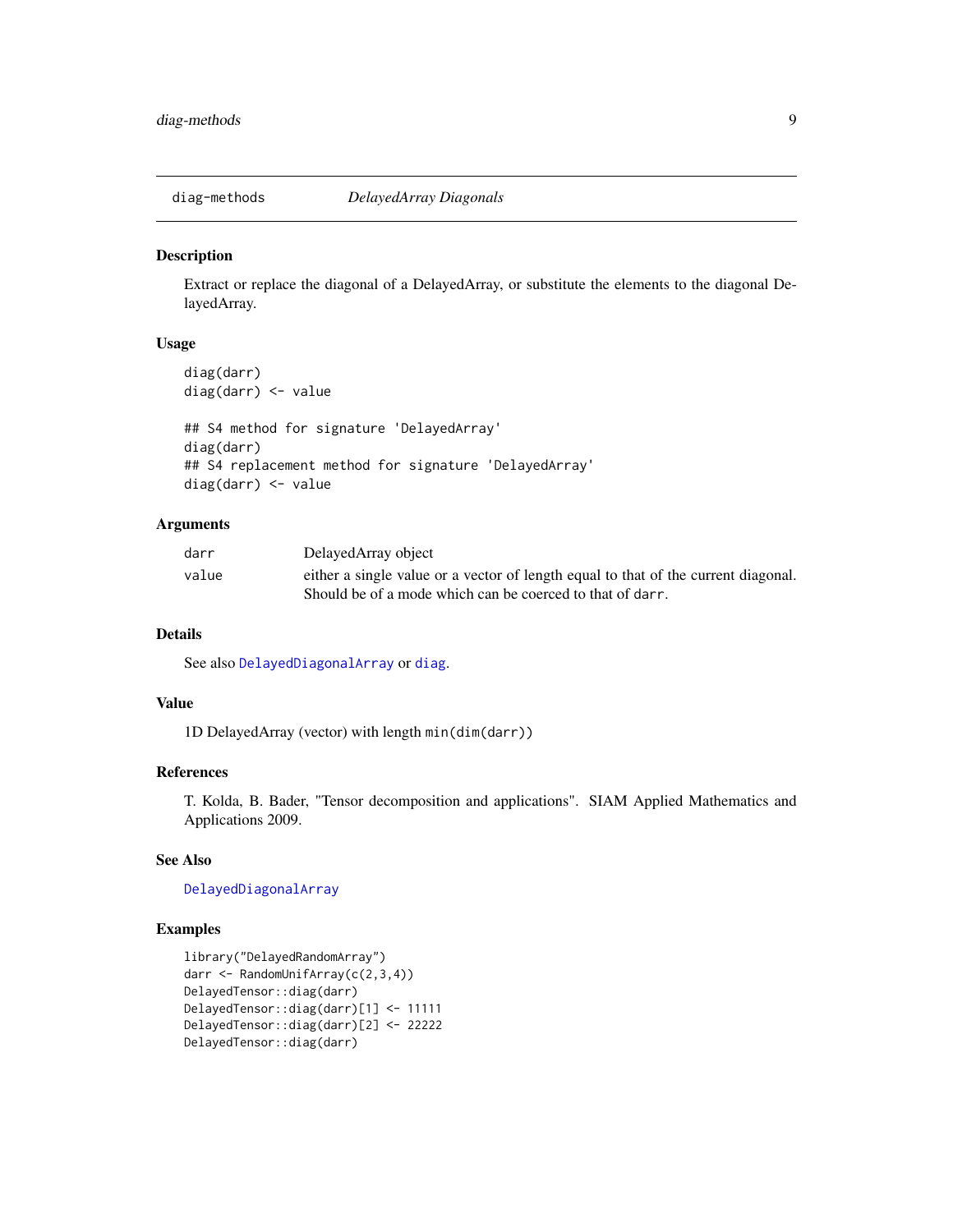<span id="page-9-1"></span><span id="page-9-0"></span>Einstein summation is a convenient and concise notation for operations on n-dimensional arrays.

NOTE: Sparse mode of einsum is not available for now.

#### Usage

```
einsum(subscripts, ...)
```
## Arguments

| subscripts | a string in Einstein notation where arrays are separated by ',' and the result is |
|------------|-----------------------------------------------------------------------------------|
|            | separated by '->'. For example "ij, jk->ik" corresponds to a standard matrix      |
|            | multiplication. White space inside the subscripts is ignored. Unlike the equiv-   |
|            | alent functions in Python, einsum only supports the explicit mode. This means     |
|            | that the subscripts must contain $\geq$ .                                         |
| $\cdots$   | the DelayedArrays that are combined.                                              |

## Details

This function is an extension of the [einsum](#page-9-1) by DelayedArray.

#### Value

The einsum function returns an array with one dimension for each index in the result of the subscripts. For example "ij,jk->ik" produces a 2-dimensional array, "abc,cd,de->abe" produces a 3-dimensional array.

## Examples

```
library("DelayedArray")
library("DelayedRandomArray")
darr1 <- RandomUnifArray(c(4,8))
darr2 <- RandomUnifArray(c(8,3))
# Matrix Multiply
darr1 %*% darr2
DelayedTensor::einsum("ij,jk -> ik", darr1, darr2)
# Diag
mat_sq <- RandomUnifArray(c(4,4))
DelayedTensor::diag(mat_sq)
einsum("ii->i", mat_sq)
```
# Trace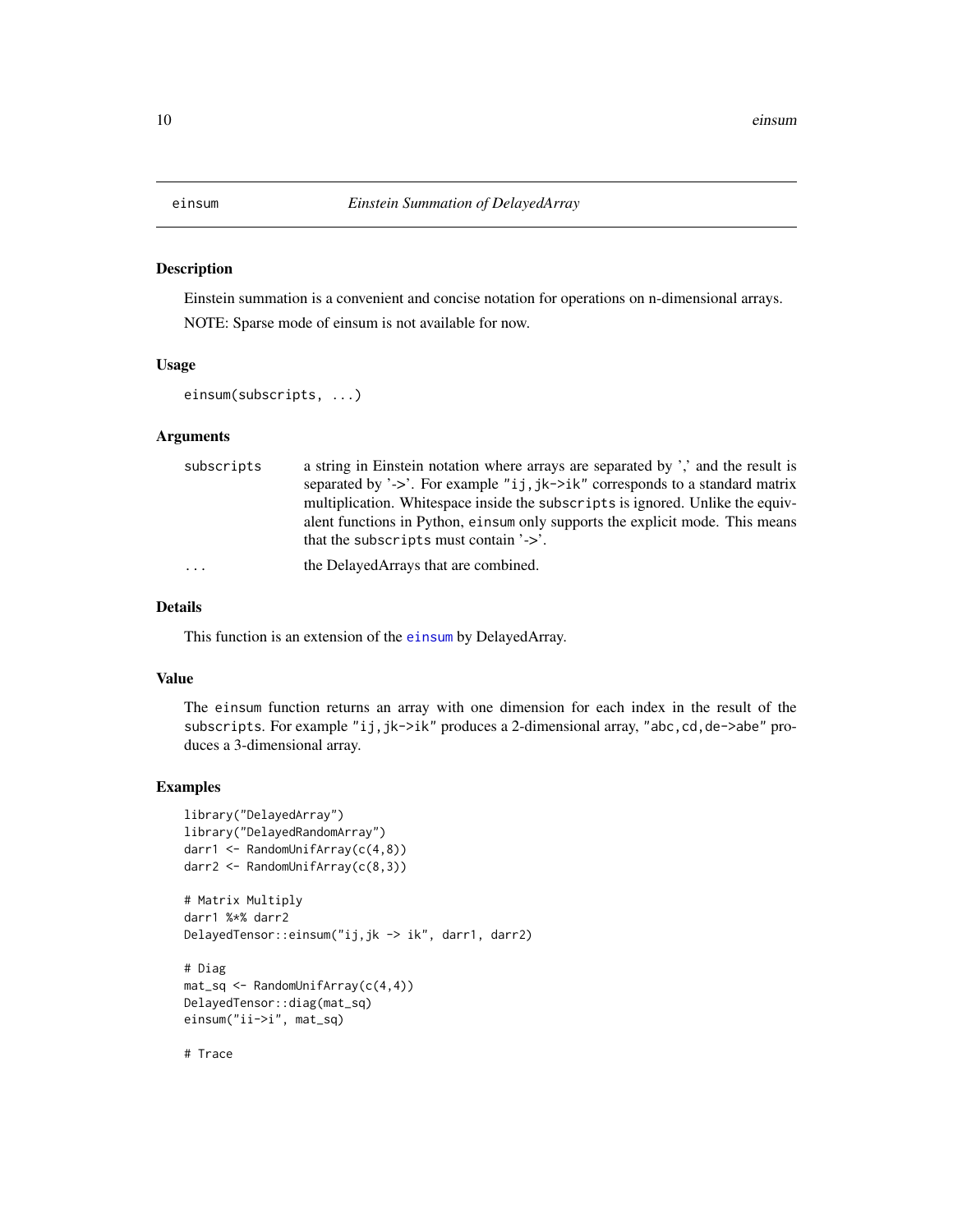## <span id="page-10-0"></span>f<sub>n</sub>orm-methods 11

```
sum(DelayedTensor::diag(mat_sq))
einsum("ii->", mat_sq)
# Scalar product
darr3 <- RandomUnifArray(c(4,8))
darr3 * darr1
einsum("ij,ij->ij", darr3, darr1)
# Transpose
t(darr1)
einsum("ij->ji", darr1)
# Batched L2 norm
arr1 <- as.array(darr1)
arr3 <- as.array(darr3)
darr4 <- DelayedArray(array(c(arr1, arr3), dim = c(dim(arr1), 2)))
c(sum(darr1^2), sum(darr3^2))
einsum("ijb,ijb->b", darr4, darr4)
```

```
fnorm-methods Tensor Frobenius Norm of DelayedArray
```
#### <span id="page-10-1"></span>Description

Returns the Frobenius norm of the Tensor instance.

## Usage

fnorm(darr)

## S4 method for signature 'DelayedArray' fnorm(darr)

#### Arguments

darr DelayedArray object

## Details

This function is an extension of the [fnorm](#page-10-1) by DelayedArray.

#### Value

numeric Frobenius norm of darr

```
library("DelayedRandomArray")
darr <- RandomUnifArray(c(2,3,4))
fnorm(darr)
```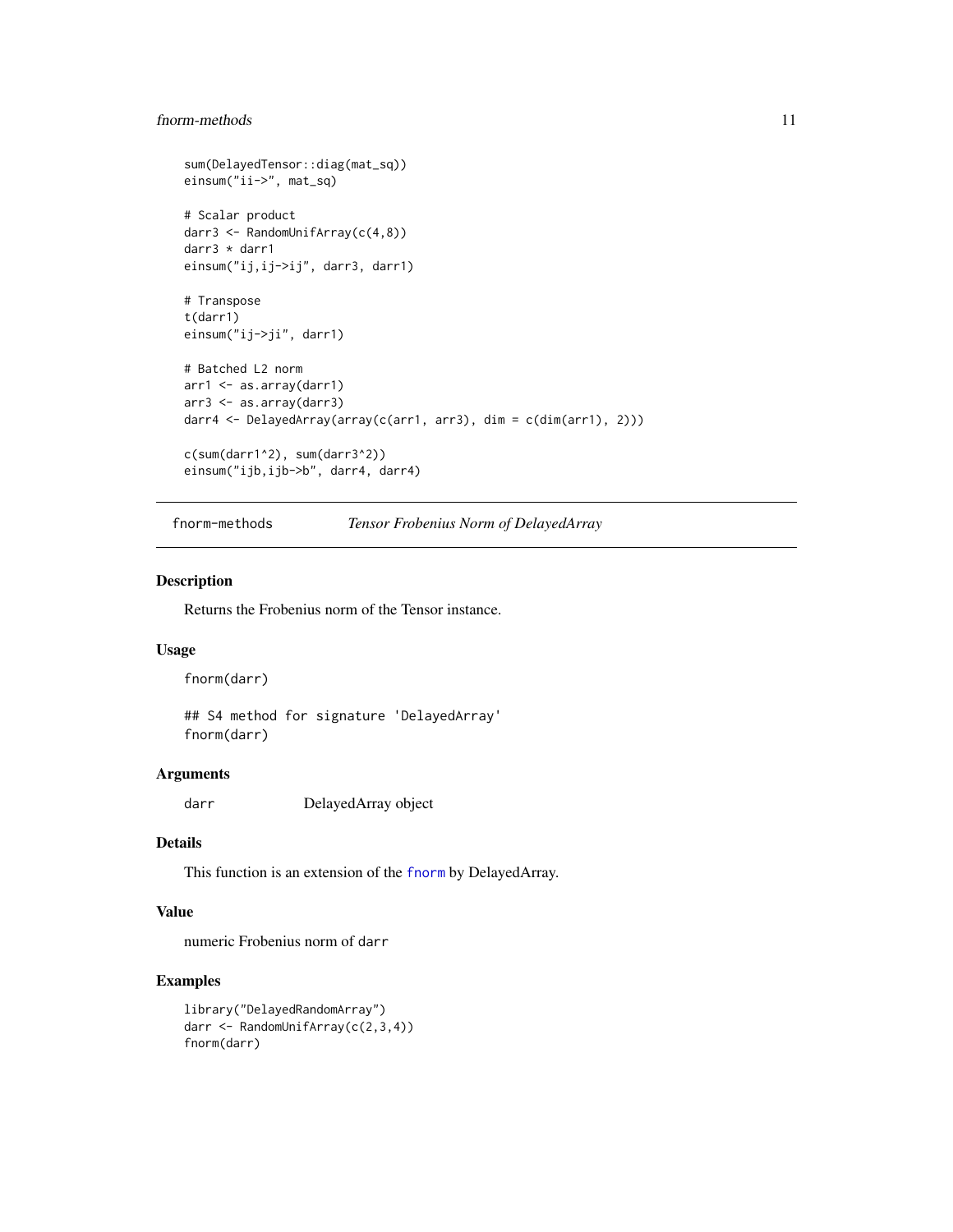<span id="page-11-1"></span><span id="page-11-0"></span>

General folding of a 2D DelayedArray into a higher-order DelayedArray(Tensor). This is designed to be the inverse function to [unfold](#page-38-1), with the same ordering of the indices. This amounts to following: if we were to unfold a Tensor using a set of row\_idx and col\_idx, then we can fold the resulting matrix back into the original Tensor using the same row\_idx and col\_idx.

#### Usage

 $fold(mat, row\_idx = NULL, col_idx = NULL, modes = NULL)$ ## S4 method for signature 'DelayedArray' fold(mat, row\_idx, col\_idx, modes)

#### Arguments

| mat     | DelayedArray object (only 2D)                                  |
|---------|----------------------------------------------------------------|
| row_idx | the indices of the modes that are mapped onto the row space    |
| col idx | the indices of the modes that are mapped onto the column space |
| modes   | the modes of the output Delayed Array                          |

## Details

This function is an extension of the [fold](#page-11-1) by DelayedArray.

## Value

DelayedArray object with modes given by modes

## References

T. Kolda, B. Bader, "Tensor decomposition and applications". SIAM Applied Mathematics and Applications 2009.

## See Also

[unfold](#page-38-1), [k\\_fold](#page-21-1), [unmatvec](#page-39-1), [rs\\_fold](#page-32-1), [cs\\_fold](#page-5-1)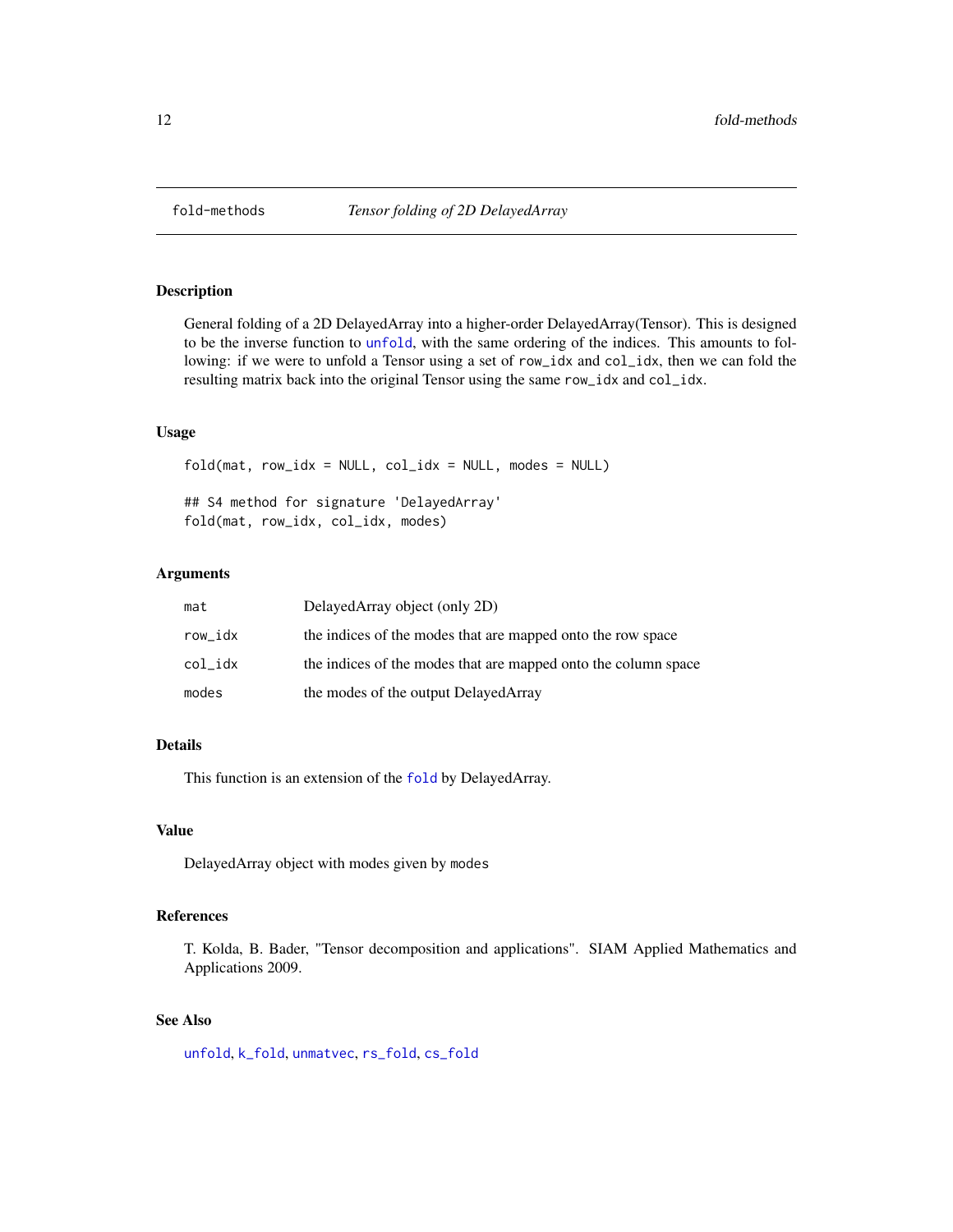#### <span id="page-12-0"></span>getSparse 13

## Examples

```
library("DelayedRandomArray")
darr <- RandomUnifArray(c(2,3,4))
matT3 <- DelayedTensor::unfold(darr, row_idx=2, col_idx=c(3,1))
identical(
    as.array(DelayedTensor::fold(matT3, row_idx=2,col_idx=c(3,1),
        modes = c(2,3,4)),
    as.array(darr))
```

| getSparse | Getter of the intermediate/output DelayedArray object in DelayedTen- |
|-----------|----------------------------------------------------------------------|
|           | sor                                                                  |

## Description

Whether the intermediate and output DelayedArray used in DelayedTensor is used as sparse tensor or not.

NOTE: Sparse mode is experimental! Whether it contributes to higher speed and lower memory is quite dependent on the sparsity of the DelayedArray, and the current implementation does not recognize the block size, which may cause Out-of-Memory errors.

#### Usage

getSparse()

## Value

TRUE or FALSE (Default: FALSE)

## Examples

getSparse()

getVerbose *Getter function to control the verbose messages from DelayedTensor*

## Description

Returns the verbose setting of DelayedTensor functions.

#### Usage

```
getVerbose()
```
## Value

TRUE or FALSE (Default: FALSE)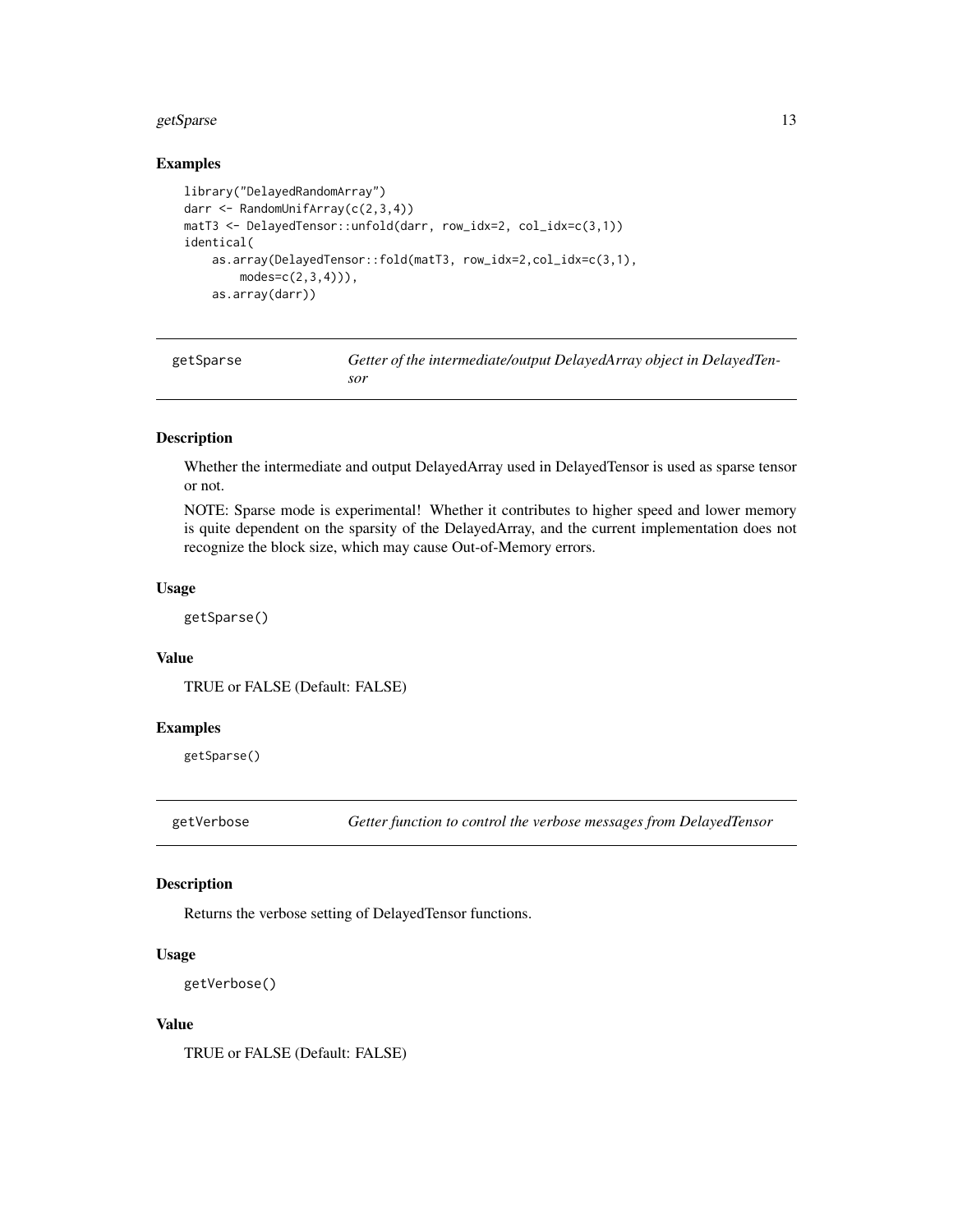## <span id="page-13-0"></span>Examples

getVerbose()

hadamard-methods *Hadamard Product of DelayedArray*

## <span id="page-13-1"></span>Description

Returns the Hadamard product of two Tensors. Commonly used for n-mode products and various Tensor decompositions.

## Usage

hadamard(darr1, darr2)

## S4 method for signature 'DelayedArray, DelayedArray' hadamard(darr1, darr2)

## Arguments

| darr1 | first DelayedArray object  |
|-------|----------------------------|
| darr2 | second DelayedArray object |

#### Value

matrix that is the Hadamard product

#### Note

The modes/dimensions of each element of two Tensors must match.

### See Also

[khatri\\_rao](#page-17-2), [khatri\\_rao\\_list](#page-18-1), [kronecker](#page-19-1), [kronecker\\_list](#page-20-1), [hadamard\\_list](#page-14-1)

## Examples

library("DelayedRandomArray") darr1 <- RandomUnifArray(c(2,4)) darr2 <- RandomUnifArray(c(2,4)) hadamard(darr1, darr1)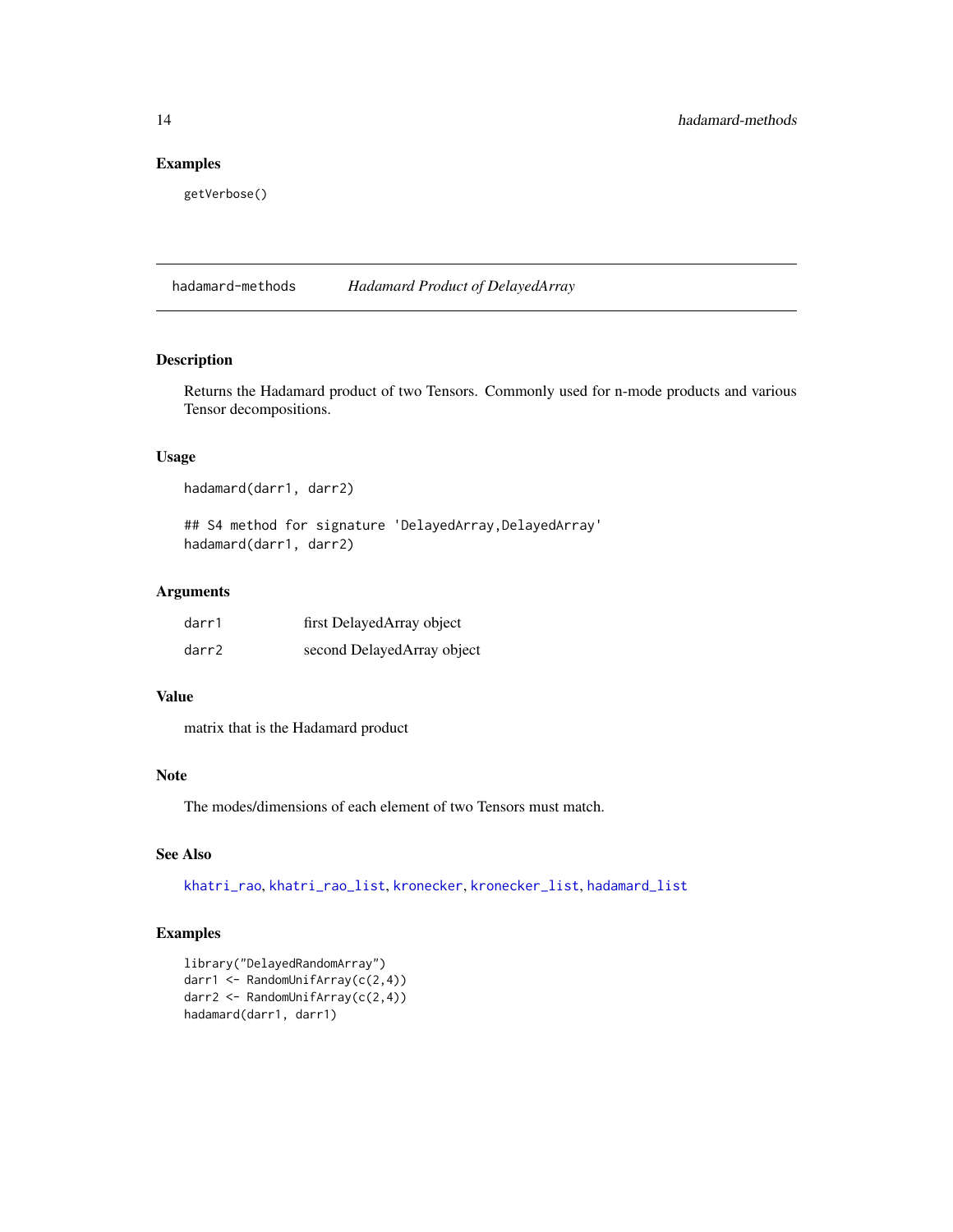<span id="page-14-1"></span><span id="page-14-0"></span>

Returns the hadamard (element-wise) product from a list of matrices or vectors. Commonly used for n-mode products and various Tensor decompositions.

#### Usage

hadamard\_list(L)

## Arguments

L list of DelayedArray

## Details

This function is an extension of the [hadamard\\_list](#page-14-1) by DelayedArray.

#### Value

matrix that is the Hadamard product

## Note

The modes/dimensions of each element in the list must match.

## See Also

[khatri\\_rao](#page-17-2), [khatri\\_rao\\_list](#page-18-1), [kronecker](#page-19-1), [kronecker\\_list](#page-20-1), [hadamard](#page-13-1)

```
library("DelayedRandomArray")
dlizt <- list(
    'darr1' = RandomUnitArray(c(2,3,4)),
    'darr2' = RandomUniform(C(2,3,4)))hadamard_list(dlizt)
```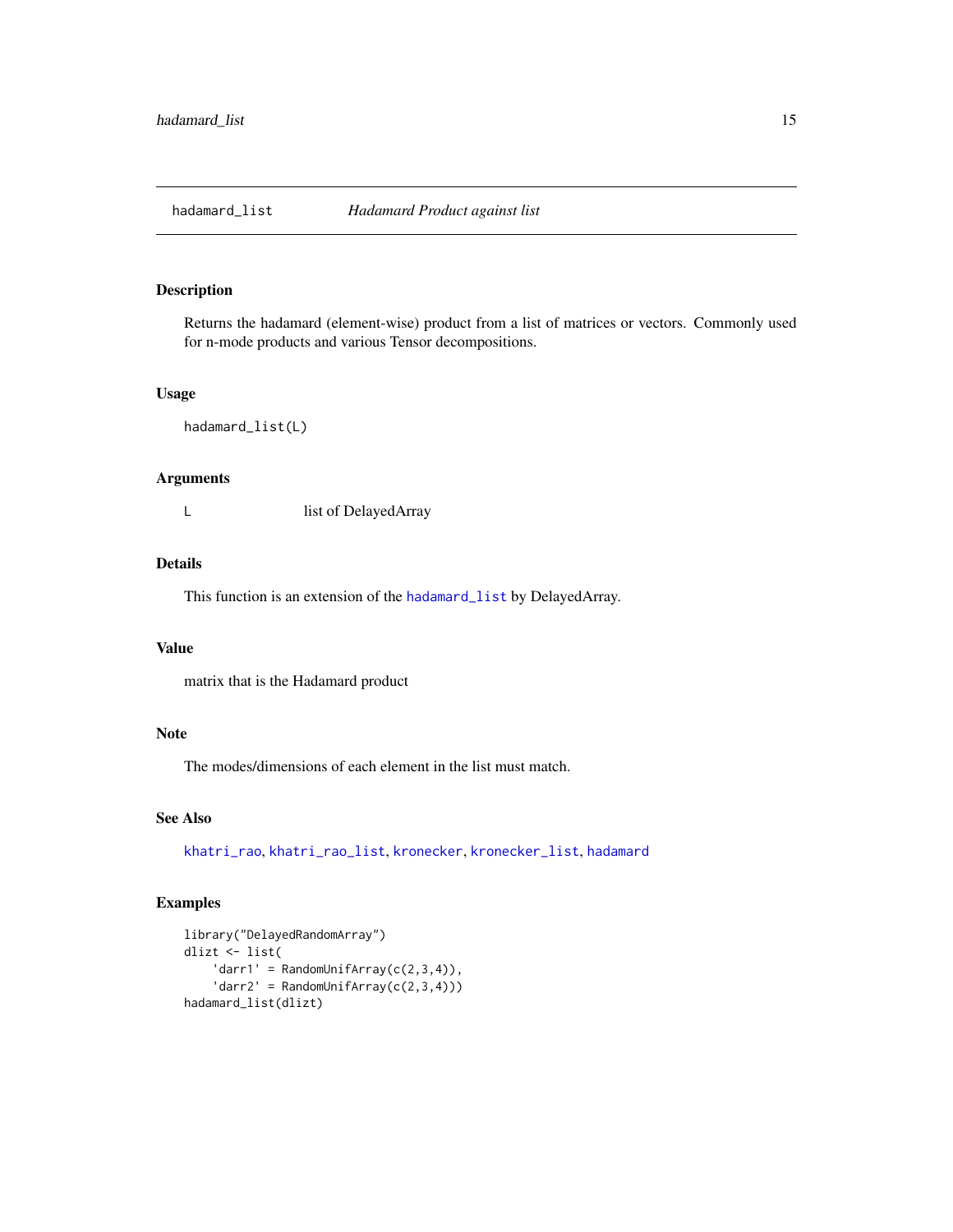<span id="page-15-1"></span><span id="page-15-0"></span>

Higher-order SVD of a K-Tensor. Write the K-Tensor as a (m-mode) product of a core Tensor (possibly smaller modes) and K orthogonal factor matrices. Truncations can be specified via ranks (making them smaller than the original modes of the K-Tensor will result in a truncation). For the mathematical details on HOSVD, consult Lathauwer et. al. (2000).

#### Usage

```
hosvd(darr, ranks=NULL)
```
## S4 method for signature 'DelayedArray' hosvd(darr, ranks)

## Arguments

| darr  | Tensor with K modes                                                        |
|-------|----------------------------------------------------------------------------|
| ranks | a vector of desired modes in the output core tensor, default is darremodes |

#### Details

This function is an extension of the [hosvd](#page-15-1) by DelayedArray.

A progress bar is included to help monitor operations on large tensors.

#### Value

a list containing the following:

Z core tensor with modes speficied by ranks

- U a list of orthogonal matrices, one for each mode
- est estimate of darr after compression
- fnorm\_resid the Frobenius norm of the error fnorm(est-darr) if there was no truncation, then this is on the order of mach\_eps \* fnorm.

## Note

The length of ranks must match darr@num\_modes.

#### References

L. Lathauwer, B.Moor, J. Vanderwalle "A multilinear singular value decomposition". Journal of Matrix Analysis and Applications 2000.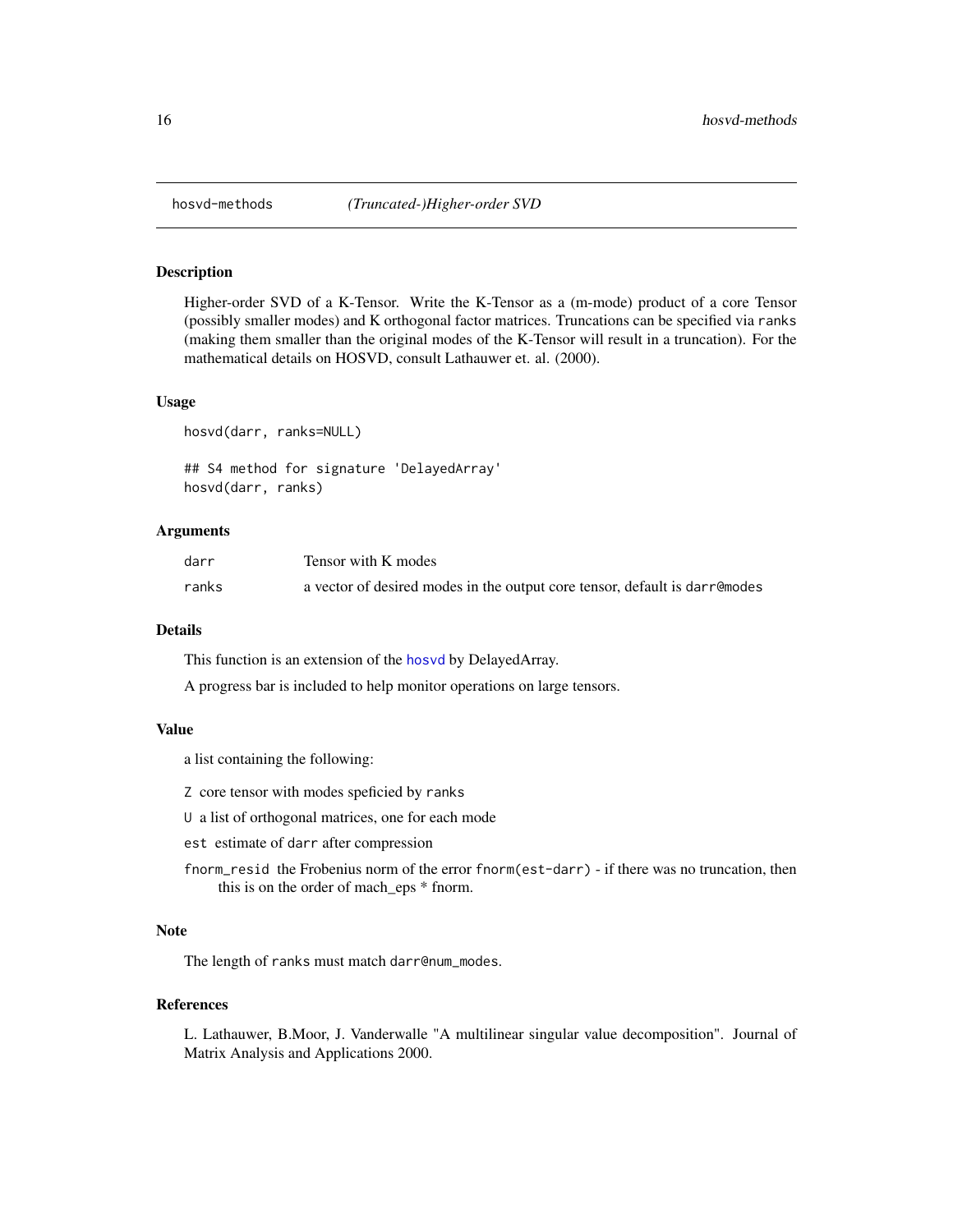## <span id="page-16-0"></span>human\_mid\_brain 17

## See Also

[tucker](#page-37-1)

## Examples

```
library("DelayedRandomArray")
darr <- RandomUnifArray(c(3,4,5))
hosvd(darr, ranks=c(2,1,3))
```
human\_mid\_brain *Matrix object of human mid brain data*

#### Description

A matrix with 500 rows (genes) \* 1977 columns (cells).

#### Usage

```
data(human_mid_brain)
```
#### Details

The data matrix is downloaded from GEO Series GSE76381 (https://www.ncbi.nlm.nih.gov/geo/download/?acc=GSE76381&

For the details, see inst/script/make-data.R.

#### References

Y-h. Taguchi and T. Turki (2019) Tensor Decomposition-Based Unsupervised Feature Extraction Applied to Single-Cell Gene Expression Analysis. *Frontiers in Genetics*, 10(864): 10:3389/fgene.2019.00864

#### See Also

[mouse\\_mid\\_brain](#page-27-1)

#### Examples

data(human\_mid\_brain)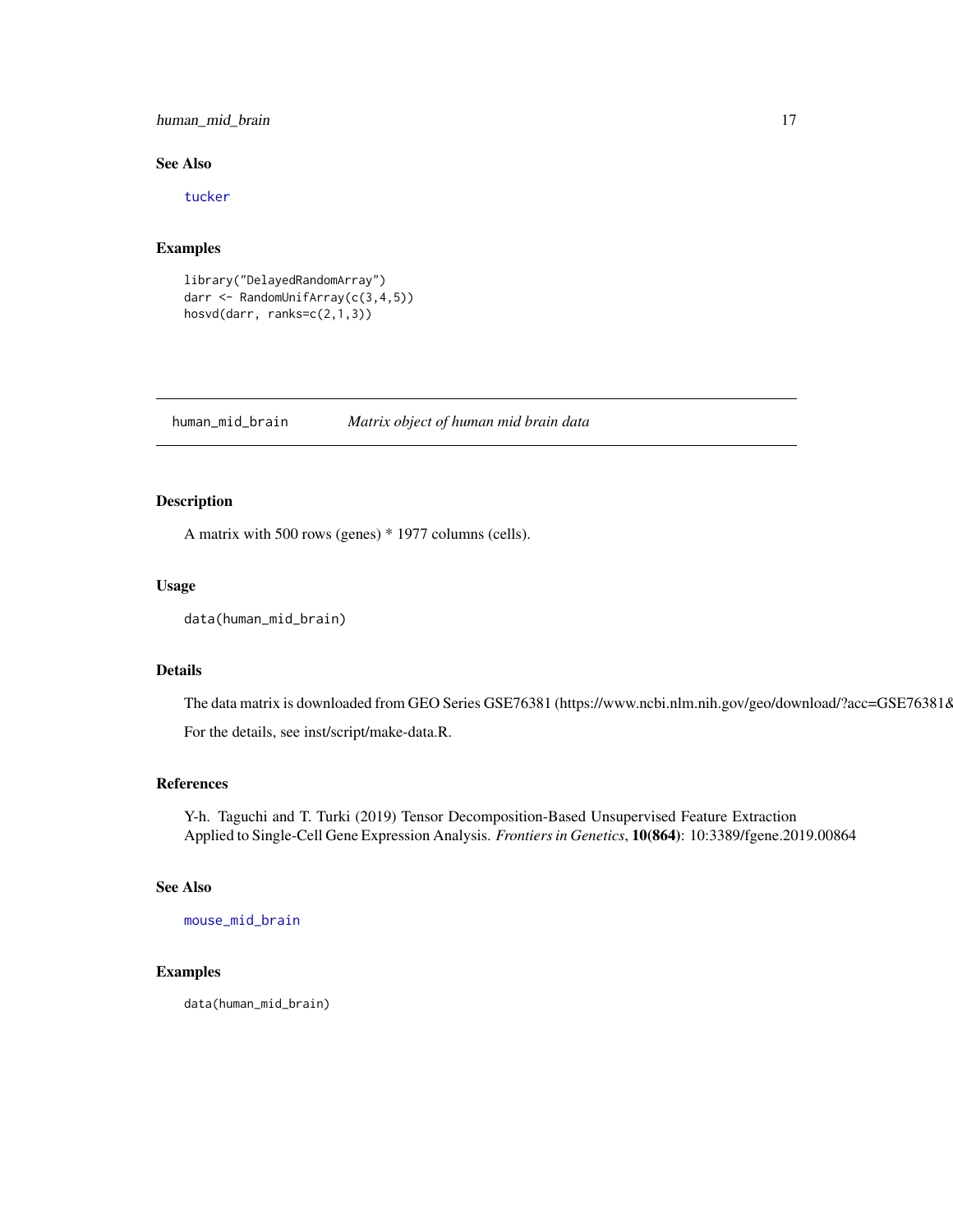<span id="page-17-0"></span>innerProd-methods *Tensors Inner Product of DelayedArray*

#### <span id="page-17-1"></span>Description

Returns the inner product between two Tensors

#### Usage

```
innerProd(darr1, darr2)
```
## S4 method for signature 'DelayedArray, DelayedArray' innerProd(darr1, darr2)

## Arguments

| darr1 | first DelayedArray object  |
|-------|----------------------------|
| darr2 | second DelayedArray object |

## Details

This function is an extension of the [innerProd](#page-17-1) by DelayedArray.

## Value

inner product between darr1 and darr2

## Examples

```
library("DelayedRandomArray")
darr1 <- RandomUnifArray(c(2,3,4))
darr2 <- RandomUnifArray(c(2,3,4))
innerProd(darr1, darr2)
```
khatri\_rao-methods *Khatri-Rao Product of DelayedArray*

## <span id="page-17-2"></span>Description

Returns the Khatri-Rao (column-wise Kronecker) product of two matrices. If the inputs are vectors then this is the same as the Kronecker product.

#### Usage

```
khatri_rao(darr1, darr2)
## S4 method for signature 'DelayedArray, DelayedArray'
khatri_rao(darr1, darr2)
```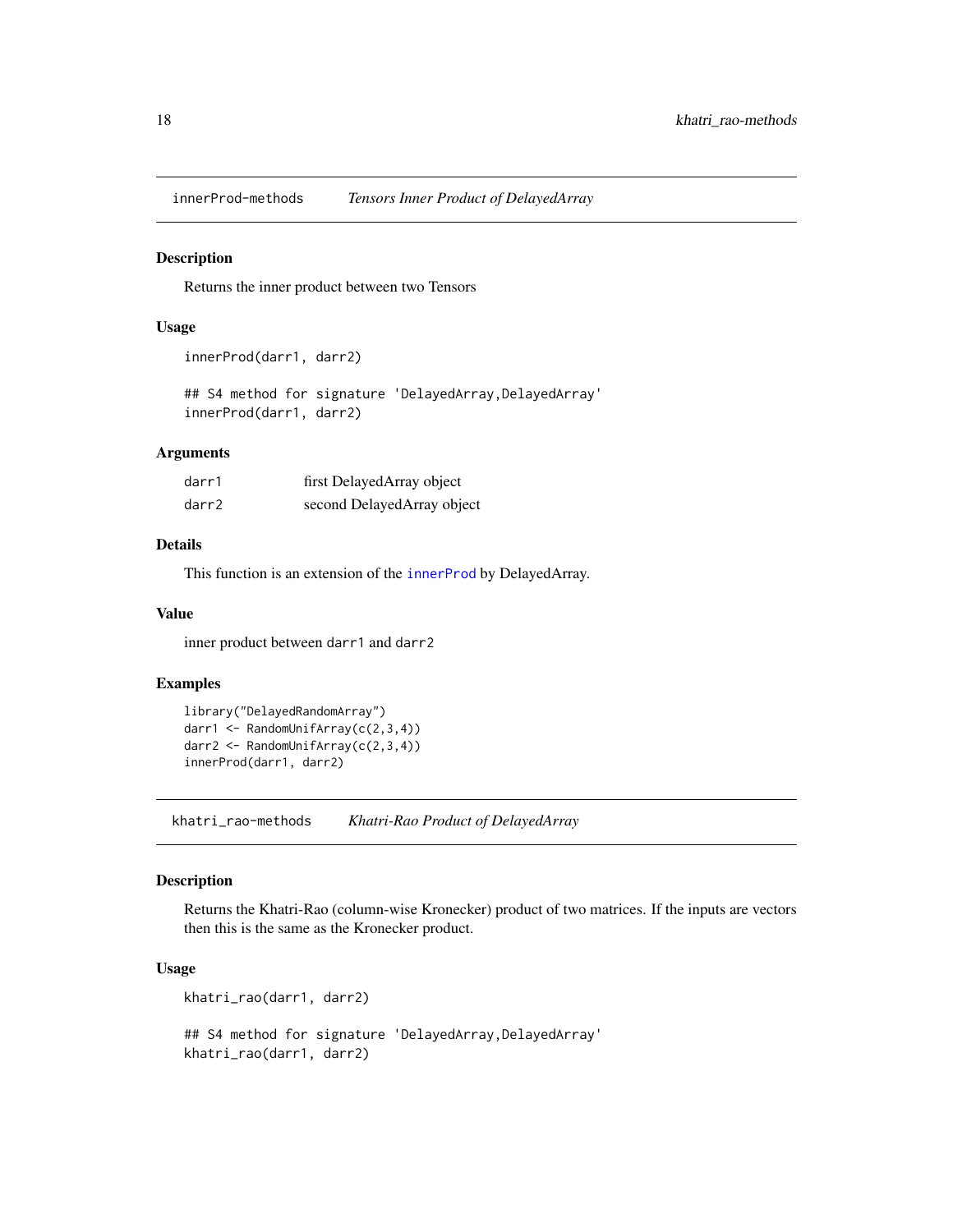## <span id="page-18-0"></span>khatri\_rao\_list 19

#### Arguments

| darr1 | first DelayedArray object  |
|-------|----------------------------|
| darr2 | second DelayedArray object |

## Details

This function is an extension of the [khatri\\_rao](#page-17-2) by DelayedArray.

#### Value

matrix that is the Khatri-Rao product

## Note

The number of columns must match in the two inputs.

## See Also

[hadamard](#page-13-1), [hadamard\\_list](#page-14-1), [kronecker](#page-19-1), [kronecker\\_list](#page-20-1), [khatri\\_rao\\_list](#page-18-1)

#### Examples

```
library("DelayedRandomArray")
darr1 <- RandomUnifArray(c(2,4))
darr2 <- RandomUnifArray(c(3,4))
khatri_rao(darr1, darr2)
```
<span id="page-18-1"></span>khatri\_rao\_list *Khatri-Rao Product against list*

## Description

Returns the Khatri-Rao product from a list of matrices or vectors. Commonly used for n-mode products and various Tensor decompositions.

## Usage

```
khatri_rao_list(L, reverse = FALSE)
```
#### Arguments

|         | list of DelayedArray                |
|---------|-------------------------------------|
| reverse | whether or not to reverse the order |

## Details

This function is an extension of the [khatri\\_rao\\_list](#page-18-1) by DelayedArray.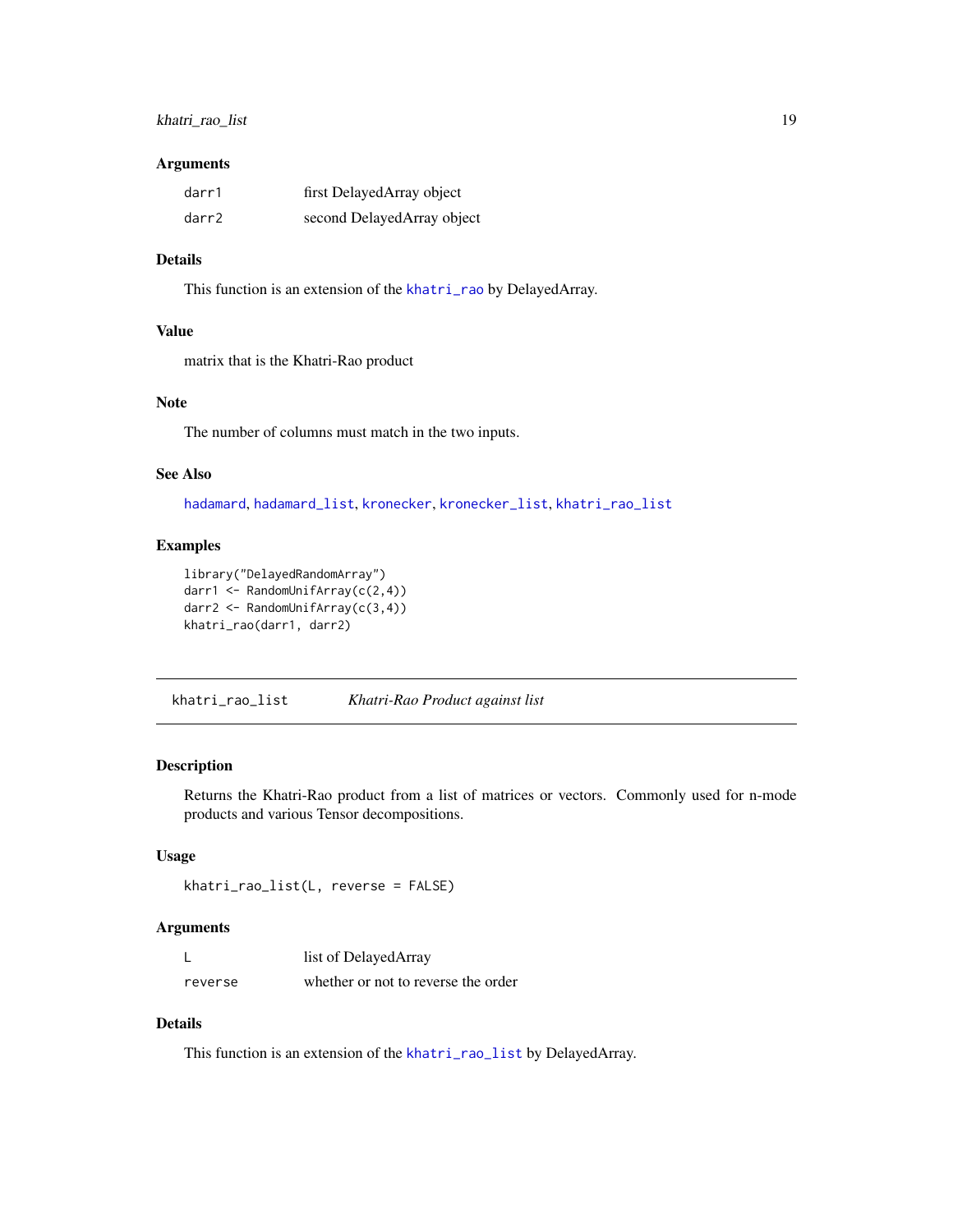## <span id="page-19-0"></span>Value

matrix that is the Khatri-Rao product

## Note

The number of columns must match in every element of the input list.

## See Also

[hadamard](#page-13-1), [hadamard\\_list](#page-14-1), [kronecker](#page-19-1), [kronecker\\_list](#page-20-1), [khatri\\_rao](#page-17-2)

## Examples

```
library("DelayedRandomArray")
darr1 <- RandomUnifArray(c(2,3))
dlizt <- list(
    'darr1' = RandomUniform(C(2, 4)),
    'darr2' = RandomUniform(C(3, 4)))khatri_rao_list(dlizt)
```
kronecker-methods *Kronecker Product of DelayedArray*

#### <span id="page-19-1"></span>Description

Returns the Kronecker product of two Tensors. Commonly used for n-mode products and various Tensor decompositions.

## Usage

```
kronecker(darr1, darr2)
```
## S4 method for signature 'DelayedArray, DelayedArray' kronecker(darr1, darr2)

## Arguments

| darr1 | first DelayedArray object  |
|-------|----------------------------|
| darr2 | second DelayedArray object |

## Value

matrix that is the Kronecker product

## See Also

[khatri\\_rao](#page-17-2), [khatri\\_rao\\_list](#page-18-1), [hadamard](#page-13-1), [hadamard\\_list](#page-14-1), [kronecker\\_list](#page-20-1)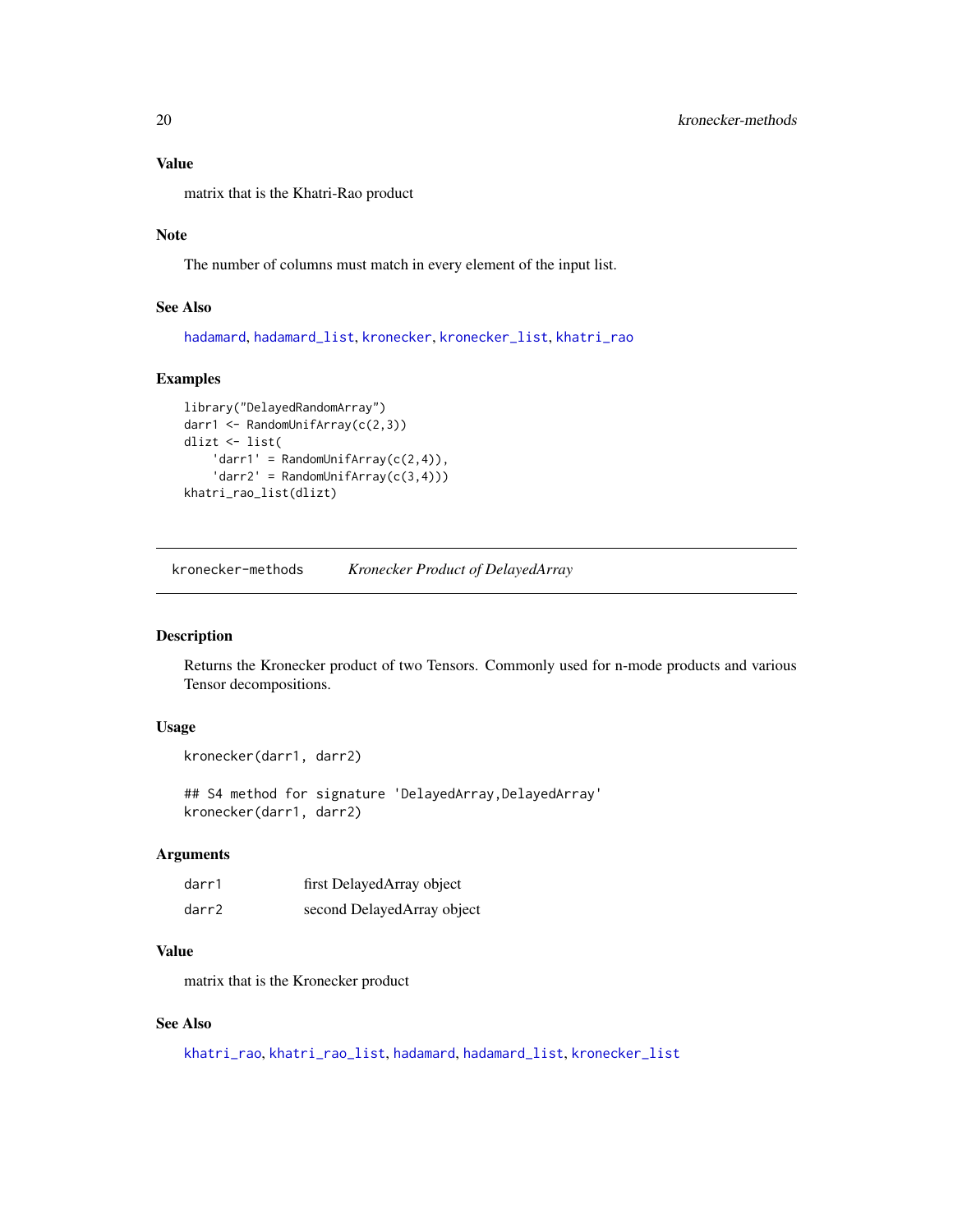## <span id="page-20-0"></span>kronecker\_list 21

## Examples

```
library("DelayedRandomArray")
darr1 <- RandomUnifArray(c(2,3))
darr2 <- RandomUnifArray(c(4,5))
kronecker(darr1, darr2)
```
<span id="page-20-1"></span>kronecker\_list *Kronecker Product against list*

## Description

Returns the Kronecker product from a list of matrices or vectors. Commonly used for n-mode products and various Tensor decompositions.

#### Usage

```
kronecker_list(L)
```
## Arguments

L list of DelayedArray

#### Details

This function is an extension of the [kronecker\\_list](#page-20-1) by DelayedArray.

## Value

matrix that is the Kronecker product

## See Also

[khatri\\_rao](#page-17-2), [khatri\\_rao\\_list](#page-18-1), [hadamard](#page-13-1), [hadamard\\_list](#page-14-1), [kronecker](#page-19-1)

```
library("DelayedRandomArray")
dlizt <- list(
    'darr1' = RandomUniform(C(2,3,4)),
    'darr2' = RandomUniform(c(2,3,4)))kronecker_list(dlizt)
```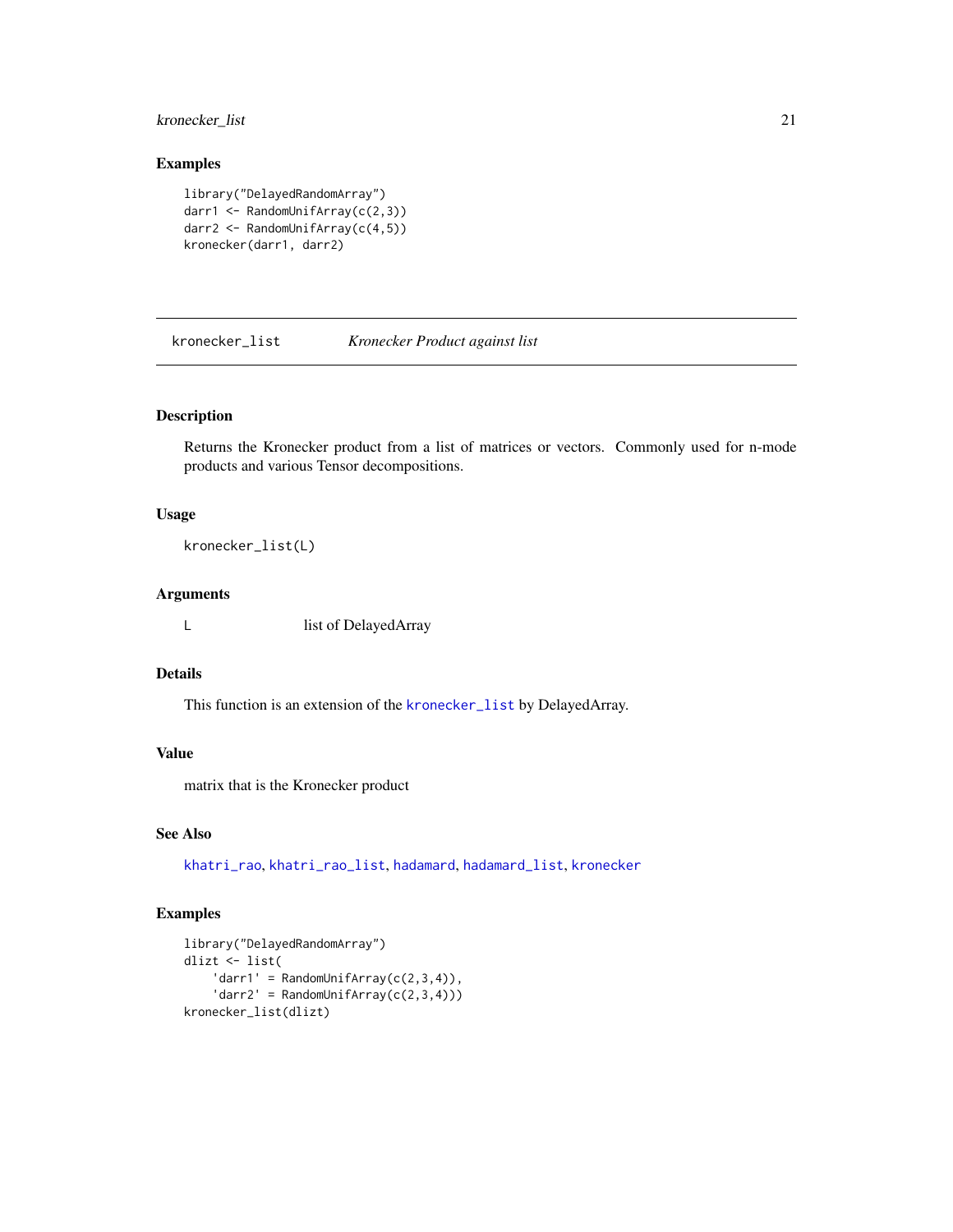<span id="page-21-1"></span><span id="page-21-0"></span>

k-mode folding of a matrix into a Tensor. This is the inverse funtion to k\_unfold in the m mode. In particular, k\_fold(k\_unfold(darr, m), m, dim(darr)) will result in the original Tensor.

#### Usage

k\_fold(mat, m = NULL, modes = NULL)

## S4 method for signature 'DelayedArray' k\_fold(mat, m, modes)

#### Arguments

| mat   | DelayedArray object (only 2D)                             |
|-------|-----------------------------------------------------------|
| m     | the index of the mode that is mapped onto the row indices |
| modes | the modes of the output DelayedArray                      |

## Details

This function is an extension of the [k\\_fold](#page-21-1) by DelayedArray. This is a wrapper function to [fold](#page-11-1).

#### Value

DelayedArray object with modes given by modes

## References

T. Kolda, B. Bader, "Tensor decomposition and applications". SIAM Applied Mathematics and Applications 2009.

#### See Also

[fold](#page-11-1), [k\\_unfold](#page-22-1)

```
library("DelayedRandomArray")
darr <- RandomUnifArray(c(2,3,4))
matT2 <- k_unfold(darr, m=2)
identical(
    as.array(k_fold(matT2, m=2, modes=c(2,3,4))),
   as.array(darr))
```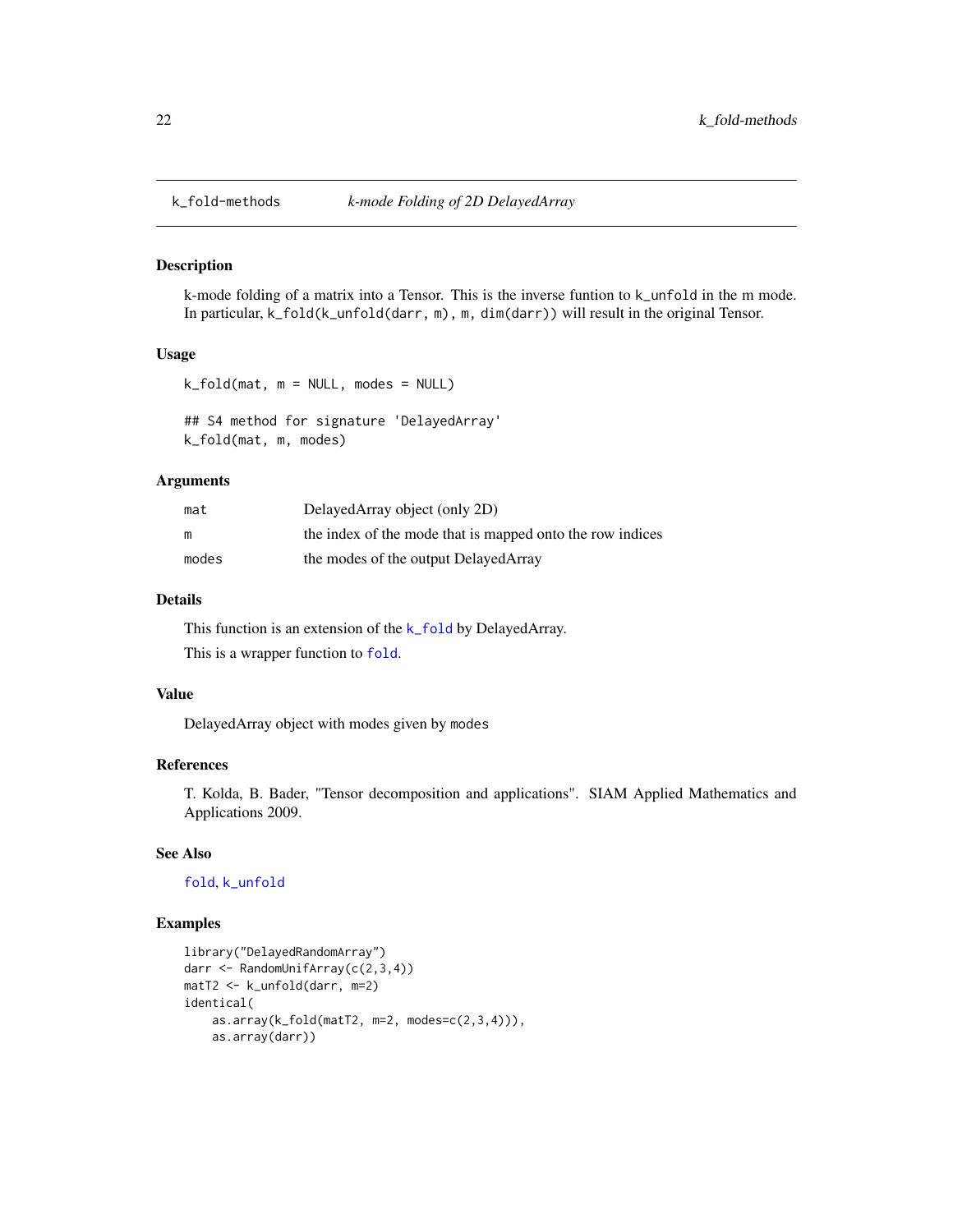<span id="page-22-1"></span><span id="page-22-0"></span>

Unfolding of a tensor by mapping the kth mode (specified through parameter m), and all other modes onto the column space. This the most common type of unfolding operation for Tucker decompositions and its variants. Also known as k-mode matricization.

#### Usage

k\_unfold(darr, m)

## S4 method for signature 'DelayedArray' k\_unfold(darr, m)

#### Arguments

| darr | DelayedArray object                |
|------|------------------------------------|
| m    | the index of the mode to unfold on |

## Details

This function is an extension of the [k\\_unfold](#page-22-1) by DelayedArray.

This is a wrapper function to [unfold](#page-38-1).

See also k\_unfold(darr, m=NULL)

## Value

matrix with dim(darr)[m] rows and prod(dim(darr)[-m]) columns

#### References

T. Kolda, B. Bader, "Tensor decomposition and applications". SIAM Applied Mathematics and Applications 2009.

#### See Also

#### [unfold](#page-38-1), [k\\_fold](#page-21-1)

```
library("DelayedRandomArray")
darr <- RandomUnifArray(c(2,3,4))
rs_unfold(darr, m=2)
```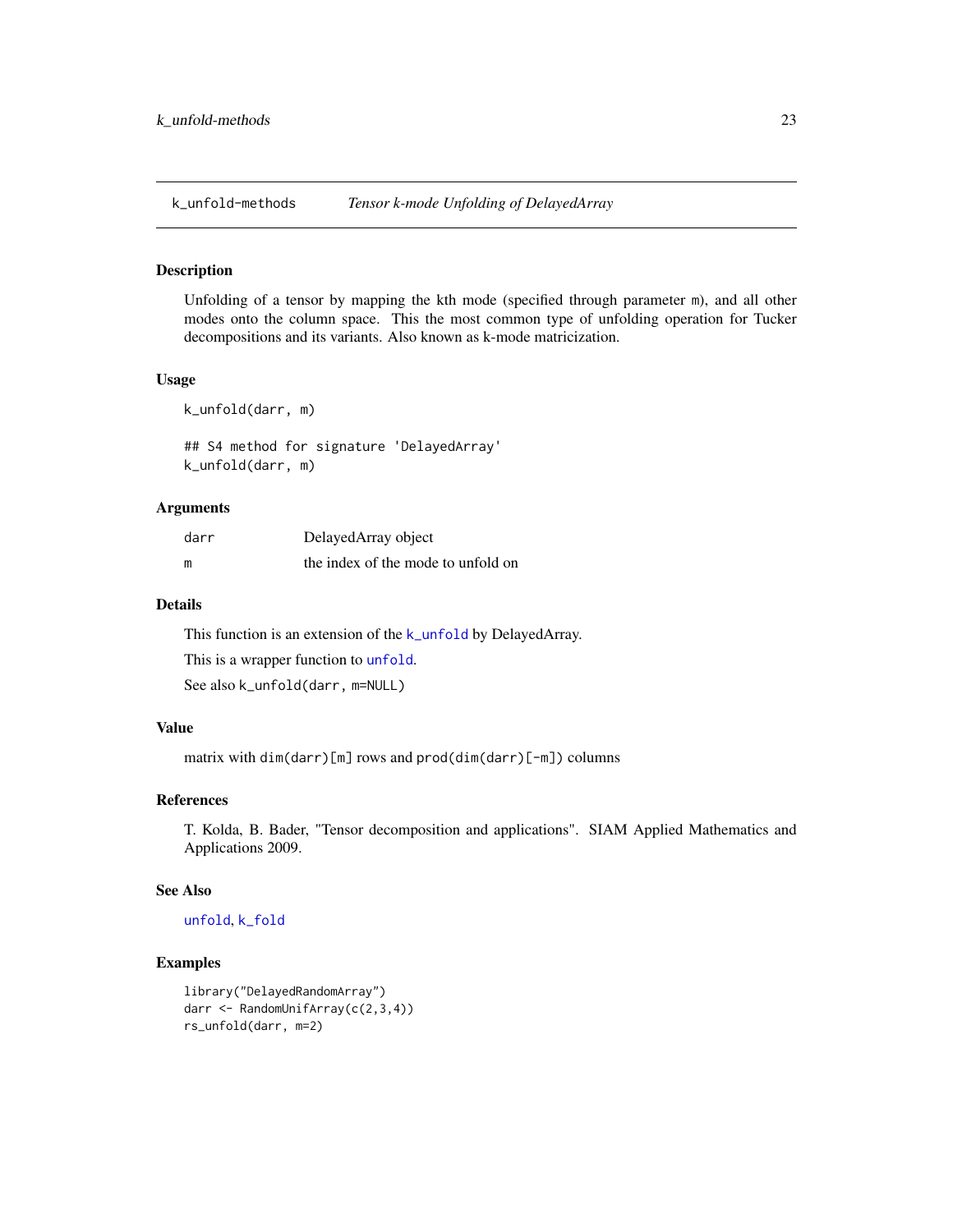<span id="page-23-2"></span><span id="page-23-0"></span>

Returns the replicates of base obejct x.

## Usage

list\_rep(x, n=NULL)

## Arguments

| x | Any object          |
|---|---------------------|
| n | Number of replicate |

## Value

List

## Examples

```
library("DelayedRandomArray")
darr <- RandomUnifArray(c(2,3,4))
list_rep(darr, 3)
```
<span id="page-23-3"></span>matvec-methods *Tensor Matvec Unfolding of DelayedArray*

## <span id="page-23-1"></span>Description

For 3-tensors only. Stacks the slices along the third mode.

#### Usage

matvec(darr)

```
## S4 method for signature 'DelayedArray'
matvec(darr)
```
## Arguments

darr DelayedArray object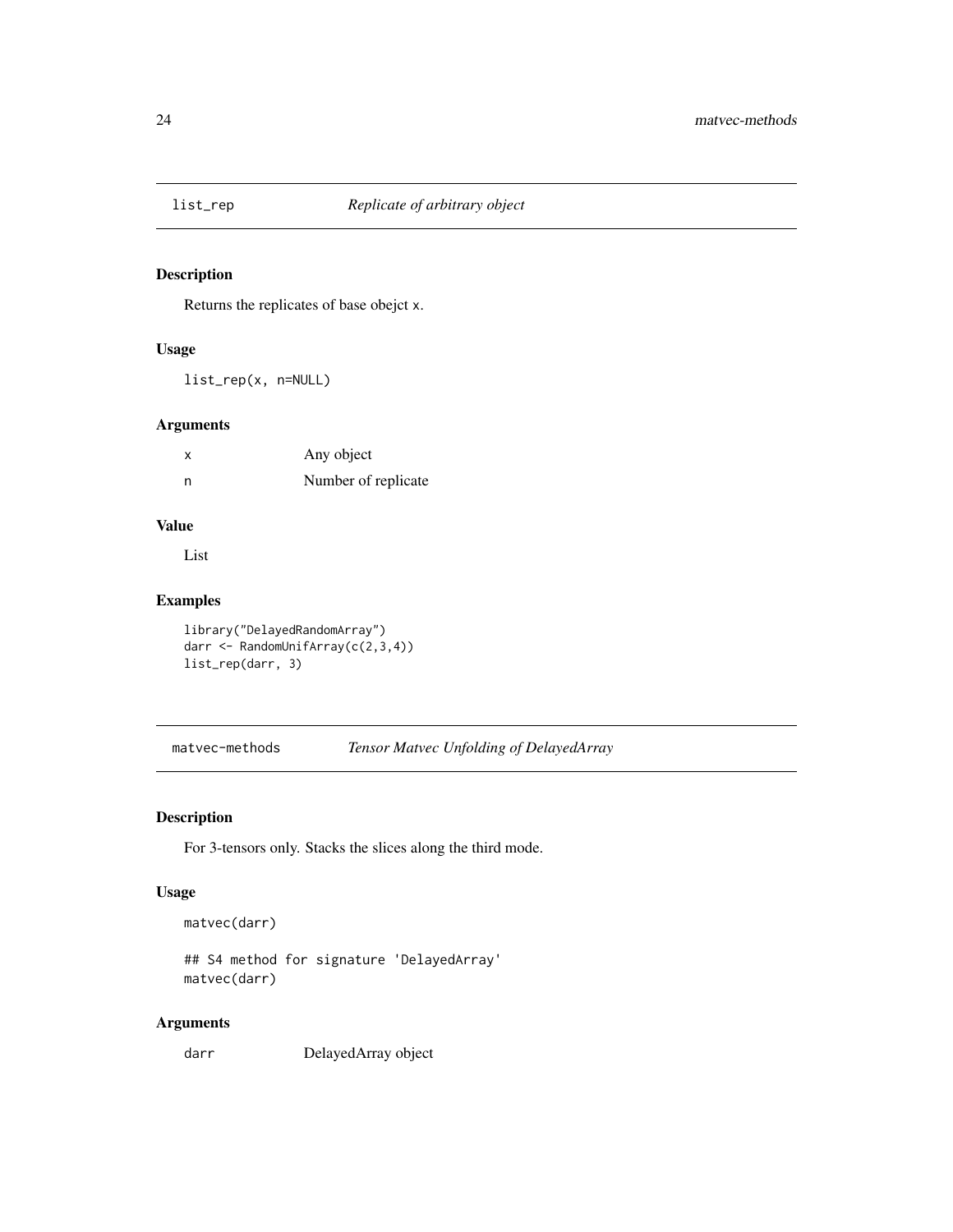## <span id="page-24-0"></span>modebind\_list 25

## Details

This function is an extension of the [matvec](#page-23-1) by DelayedArray.

This is a wrapper function to [unfold](#page-38-1).

#### Value

```
matrix with prod(dim(darr)[-m]) rows and dim(darr)[m] columns
```
## References

M. Kilmer, K. Braman, N. Hao, and R. Hoover, "Third-order tensors as operators on matrices: a theoretical and computational framework with applications in imaging". SIAM Journal on Matrix Analysis and Applications 2013.

#### See Also

[unfold](#page-38-1), [unmatvec](#page-39-1)

#### Examples

```
library("DelayedRandomArray")
darr <- RandomUnifArray(c(2,3,4))
matvec(darr)
```
<span id="page-24-1"></span>modebind\_list *Mode-binding against list*

## Description

Returns the binded DelayedArray in mode-m.

#### Usage

```
modebind_list(L, m=NULL)
```
## Arguments

|   | list of DelayedArray |
|---|----------------------|
| m | list of DelayedArray |

#### Value

DelayedArray object

## Note

The dimensions of mode m must match.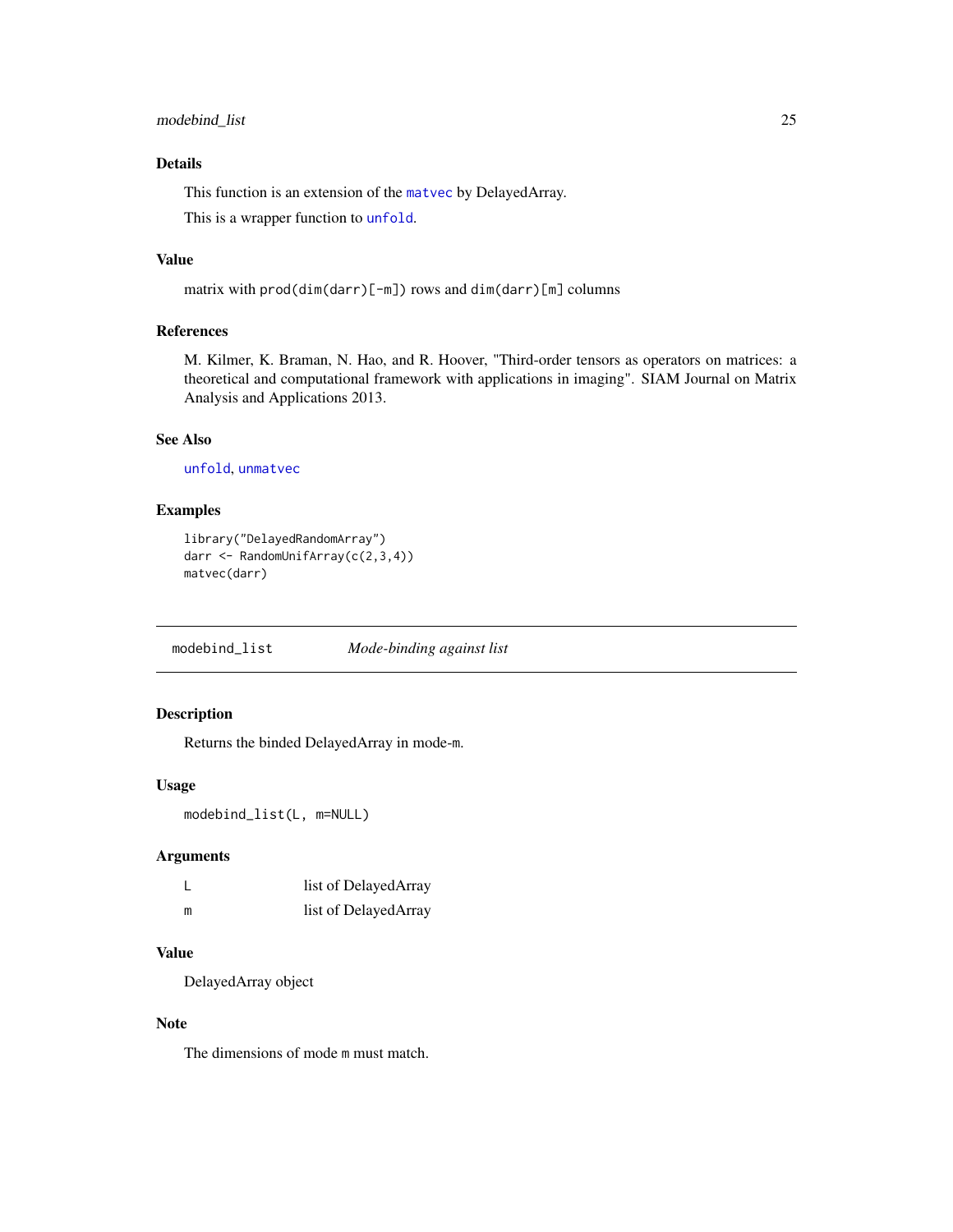## <span id="page-25-0"></span>See Also

[rbind\\_list](#page-31-1), [cbind\\_list](#page-2-1)

#### Examples

```
library("DelayedRandomArray")
dlizt <- list(
    'darr1' = RandomUniform(C(2,3,4)),
    ' \text{darr2'} = \text{RandomUniform}(c(2,3,4)))modebind_list(dlizt, m=1)
modebind_list(dlizt, m=2)
modebind_list(dlizt, m=3)
```
modeMean-methods *Tensor Mean Across Single Mode of DelayedArray*

#### <span id="page-25-1"></span>Description

Given a mode for a K-tensor, this returns the K-1 tensor resulting from taking the mean across that particular mode.

## Usage

modeMean(darr, m = NULL, drop = FALSE)

## S4 method for signature 'DelayedArray' modeMean(darr, m, drop)

#### Arguments

| darr | DelayedArray object                     |
|------|-----------------------------------------|
| m    | the index of the mode to average across |
| drop | whether or not mode m should be dropped |

## Details

This function is an extension of the [modeMean](#page-25-1) by DelayedArray. NOTE: Sparse mode of modeMean is not available for now. modeMean(darr, m=NULL, drop=FALSE)

## Value

K-1 or K Tensor, where K = length(dim(darr))

## See Also

[modeSum](#page-26-1)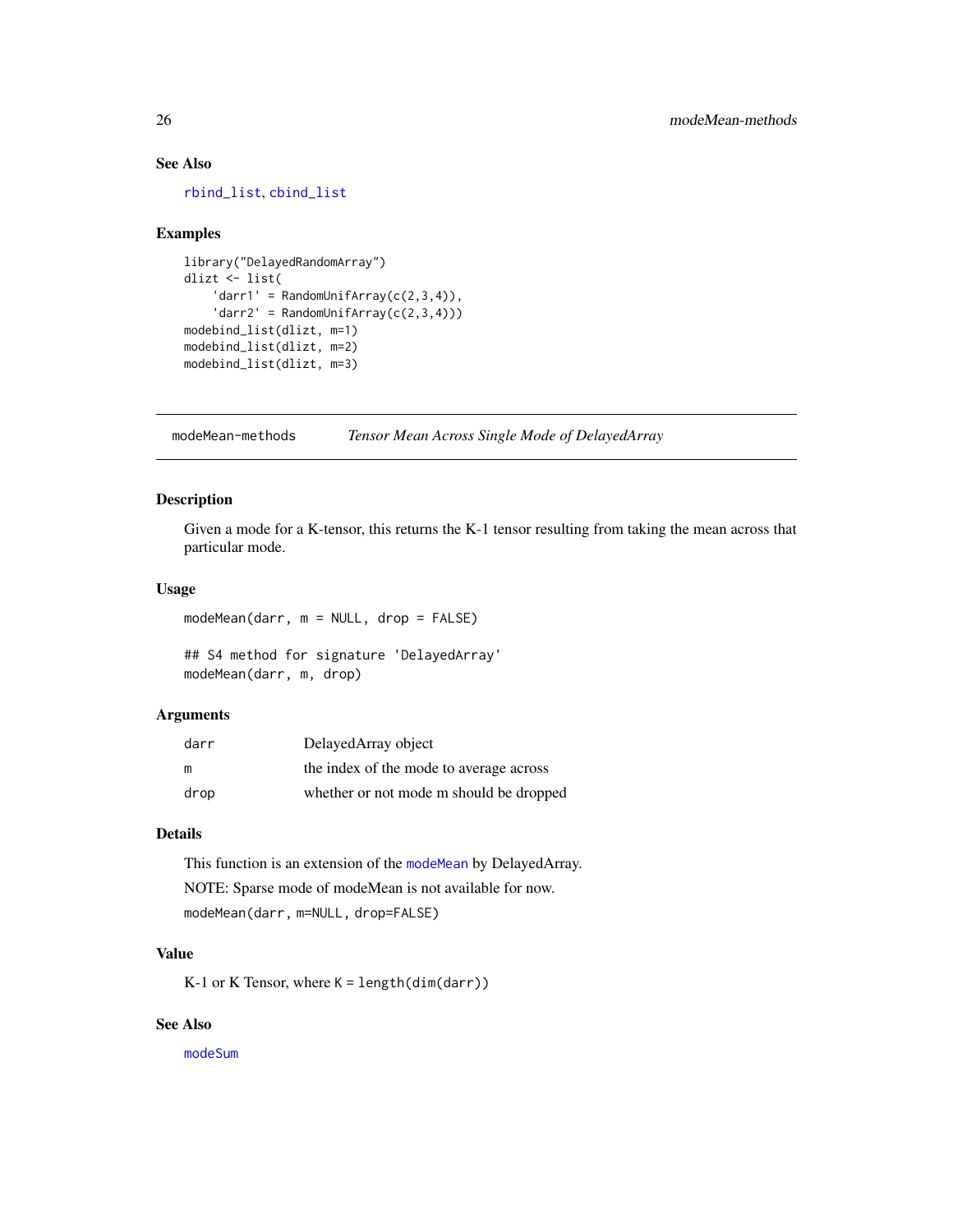## <span id="page-26-0"></span>modeSum-methods 27

## Examples

```
library("DelayedRandomArray")
darr <- RandomUnifArray(c(1,2,3))
modeMean(darr, 1, drop=FALSE)
modeMean(darr, 1, drop=TRUE)
modeMean(darr, 2)
modeMean(darr, 3)
```
modeSum-methods *Tensor Sum Across Single Mode of DelayedArray*

## <span id="page-26-1"></span>Description

Given a mode for a K-tensor, this returns the K-1 tensor resulting from summing across that particular mode.

## Usage

modeSum(darr, m = NULL, drop = FALSE)

## S4 method for signature 'DelayedArray' modeSum(darr, m, drop)

## Arguments

| darr | DelayedArray object                     |
|------|-----------------------------------------|
| m    | the index of the mode to sum across     |
| drop | whether or not mode m should be dropped |

## Details

This function is an extension of the [modeSum](#page-26-1) by DelayedArray. NOTE: Sparse mode of modeSum is not available for now. modeSum(darr, m=NULL, drop=FALSE)

#### Value

K-1 or K tensor, where K = length(dim(darr))

## See Also

[modeMean](#page-25-1)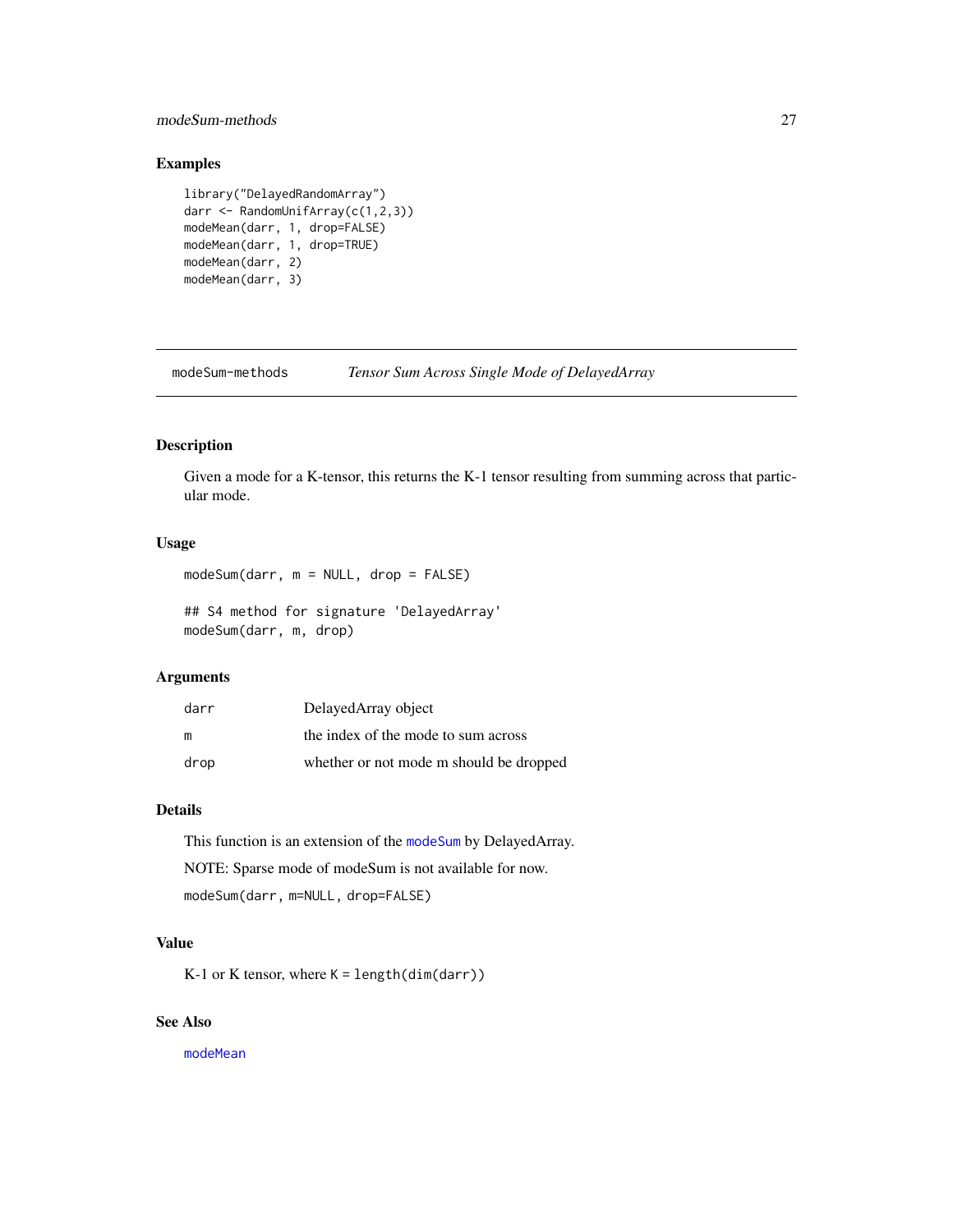#### Examples

```
library("DelayedRandomArray")
darr <- RandomUnifArray(c(1,2,3))
modeSum(darr, 1, drop=FALSE)
modeSum(darr, 1, drop=TRUE)
modeSum(darr, 2)
modeSum(darr, 3)
```
<span id="page-27-1"></span>mouse\_mid\_brain *Matrix object of mouse mid brain data*

## Description

A matrix with 500 rows (genes) \* 1907 columns (cells).

#### Usage

```
data(mouse_mid_brain)
```
## Details

The data matrix is downloaded from GEO Series GSE76381 (https://www.ncbi.nlm.nih.gov/geo/download/?acc=GSE763818 For the details, see inst/script/make-data.R.

#### References

Y-h. Taguchi and T. Turki (2019) Tensor Decomposition-Based Unsupervised Feature Extraction Applied to Single-Cell Gene Expression Analysis. *Frontiers in Genetics*, 10(864): 10:3389/fgene.2019.00864

#### See Also

[mouse\\_mid\\_brain](#page-27-1)

## Examples

data(mouse\_mid\_brain)

<span id="page-27-0"></span>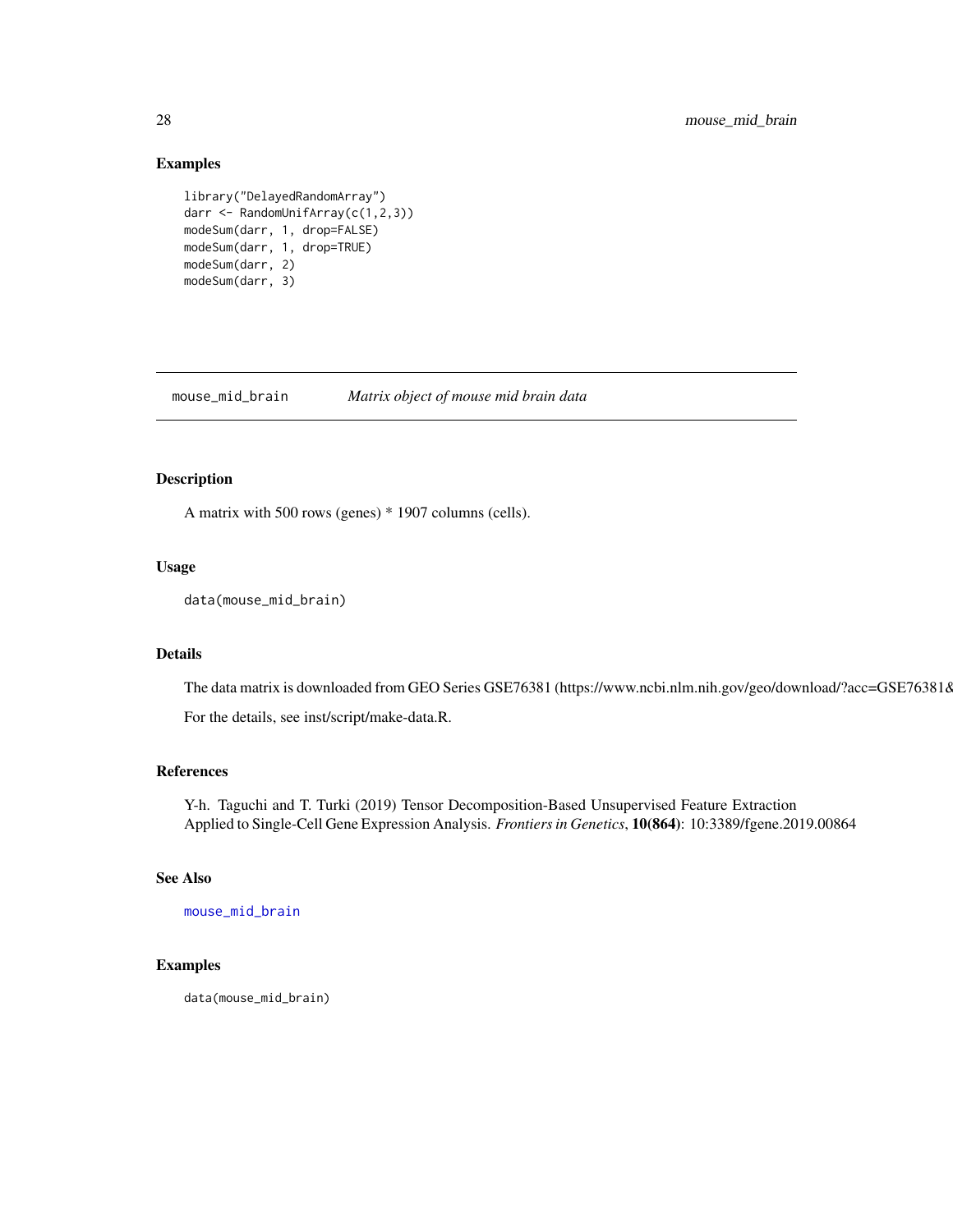<span id="page-28-1"></span><span id="page-28-0"></span>This is basically the Tucker decomposition of a K-Tensor, [tucker](#page-37-1), with one of the modes uncompressed. If  $K = 3$ , then this is also known as the Generalized Low Rank Approximation of Matrices (GLRAM). This implementation assumes that the last mode is the measurement mode and hence uncompressed. This is an iterative algorithm, with two possible stopping conditions: either relative error in Frobenius norm has gotten below tol, or the max\_iter number of iterations has been reached. For more details on the MPCA of tensors, consult Lu et al. (2008).

#### Usage

mpca(darr, ranks=NULL, max\_iter=25, tol=1e-05) ## S4 method for signature 'DelayedArray' mpca(darr, ranks, max\_iter, tol)

# Arguments

| darr     | Tensor with K modes                                                             |
|----------|---------------------------------------------------------------------------------|
| ranks    | a vector of the compressed modes of the output core Tensor, this has length K-1 |
| max iter | maximum number of iterations if error stays above tol                           |
| tol      | relative Frobenius norm error tolerance                                         |

#### Details

This function is an extension of the [mpca](#page-28-1) by DelayedArray.

Uses the Alternating Least Squares (ALS) estimation procedure. A progress bar is included to help monitor operations on large tensors.

#### Value

a list containing the following:

Z\_ext the extended core tensor, with the first K-1 modes given by ranks

U a list of K-1 orthgonal factor matrices - one for each compressed mode, with the number of columns of the matrices given by ranks

conv whether or not resid < tol by the last iteration

est estimate of darr after compression

norm\_percent the percent of Frobenius norm explained by the approximation

fnorm\_resid the Frobenius norm of the error fnorm(est-darr)

all\_resids vector containing the Frobenius norm of error for all the iterations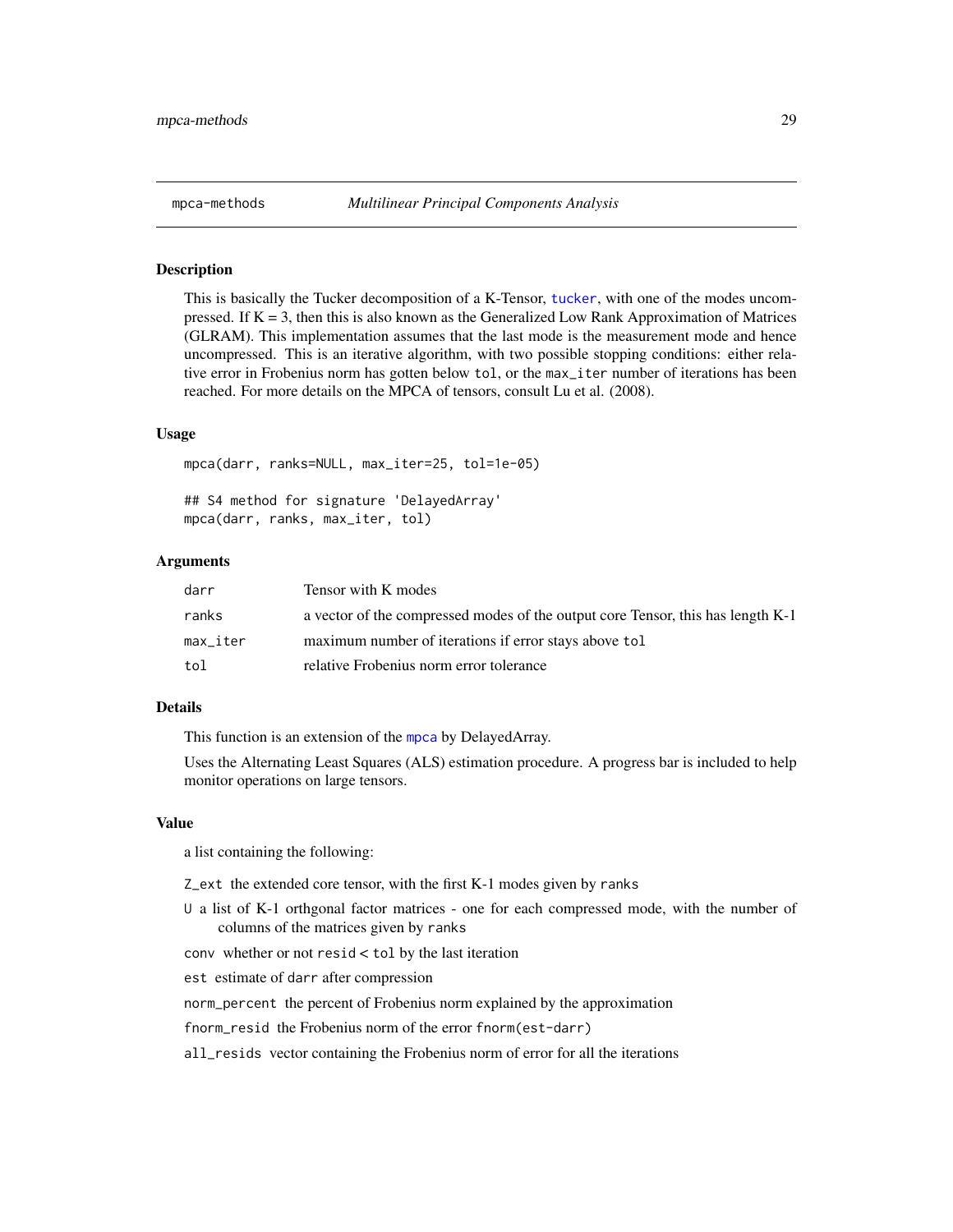<span id="page-29-0"></span>Note

The length of ranks must match darr@num\_modes-1.

## References

H. Lu, K. Plataniotis, A. Venetsanopoulos, "Mpca: Multilinear principal component analysis of tensor objects". IEEE Trans. Neural networks, 2008.

## See Also

[tucker](#page-37-1), [hosvd](#page-15-1)

#### Examples

```
library("DelayedRandomArray")
darr <- RandomUnifArray(c(3,4,5))
mpca(darr, ranks=c(1,2))
```
outerProd-methods *Tensors Outer Product of DelayedArray*

## Description

Returns the outer product between two Tensors

## Usage

```
outerProd(darr1, darr2)
```
## S4 method for signature 'DelayedArray, DelayedArray' outerProd(darr1, darr2)

## Arguments

| darr1 | first DelayedArray object  |
|-------|----------------------------|
| darr2 | second DelayedArray object |

#### Details

NOTE: Sparse mode of outerProd is not available for now.

#### Value

outer product between darr1 and darr2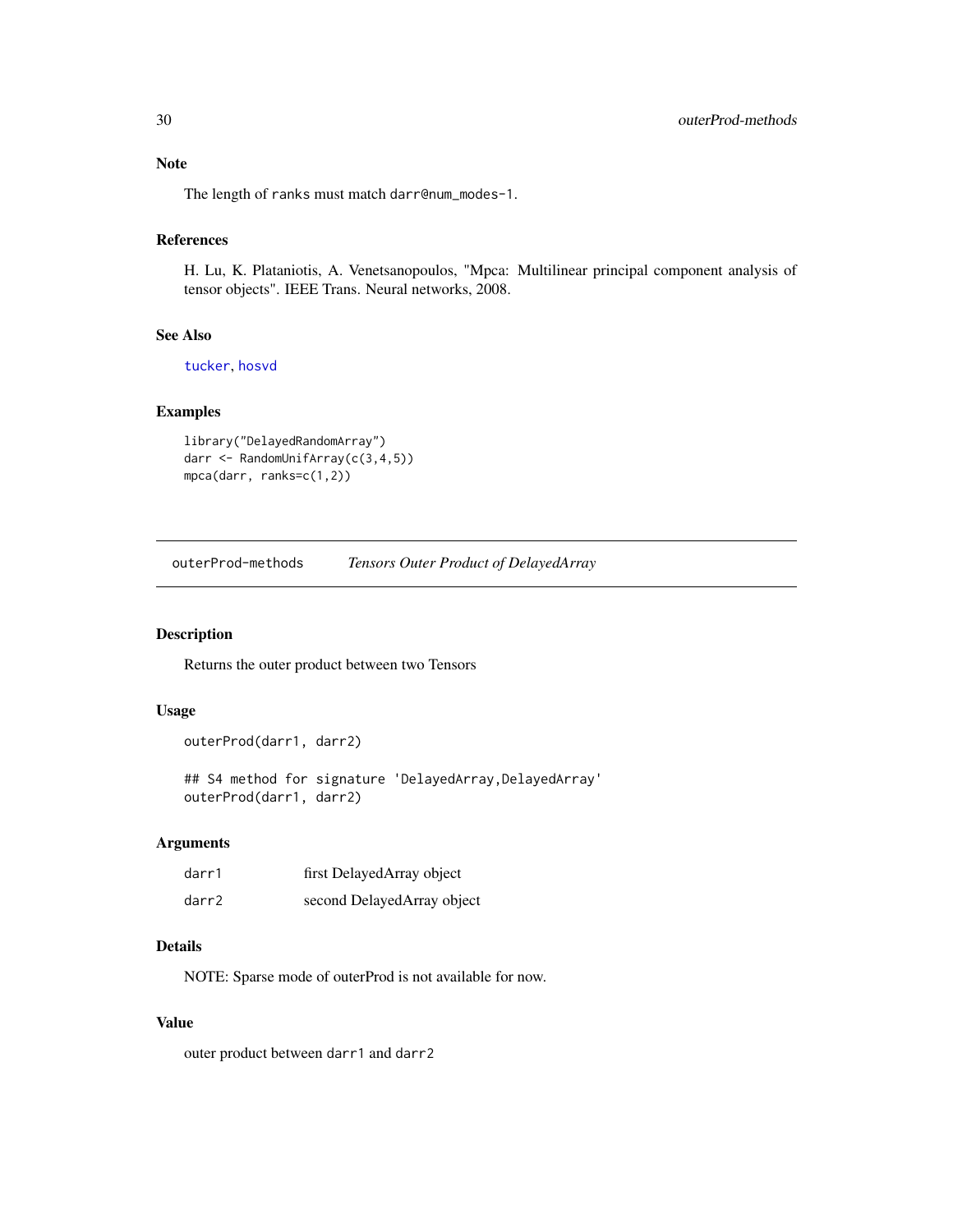## <span id="page-30-0"></span>pvd-methods 31

#### Examples

```
library("DelayedRandomArray")
darr1 <- RandomUnifArray(c(2,3))
darr2 <- RandomUnifArray(c(4,5))
outerProd(darr1, darr2)
```
pvd-methods *Population Value Decomposition*

#### <span id="page-30-1"></span>Description

The default Population Value Decomposition (PVD) of a series of 2D images. Constructs populationlevel matrices P, V, and D to account for variances within as well as across the images. Structurally similar to Tucker ([tucker](#page-37-1)) and GLRAM ([mpca](#page-28-1)), but retains crucial differences. Requires  $2*n3 + 2$ parameters to specified the final ranks of P, V, and D, where n3 is the third mode (how many images are in the set). Consult Crainiceanu et al. (2013) for the construction and rationale behind the PVD model.

#### Usage

```
pvd(darr, uranks=NULL, wranks=NULL, a=NULL, b=NULL)
## S4 method for signature 'DelayedArray'
pvd(darr, uranks, wranks, a, b)
```
## Arguments

| darr   | 3D DelayedArray (Tensor) with the third mode being the measurement mode |
|--------|-------------------------------------------------------------------------|
| uranks | ranks of the U matrices                                                 |
| wranks | ranks of the W matrices                                                 |
| a      | rank of $P = U$ %*%t(U)                                                 |
| b      | rank of $D = W\$ * $X(t)$                                               |

#### Details

This function is an extension of the [pvd](#page-30-1) by DelayedArray.

The PVD is not an iterative method, but instead relies on n3 + 2 separate PCA decompositions. The third mode is for how many images are in the set.

## Value

a list containing the following:

- P population-level matrix  $P = U\$ \ast\t(U), where U is constructed by stacking the truncated left eigenvectors of slicewise PCA along the third mode
- V a list of image-level core matrices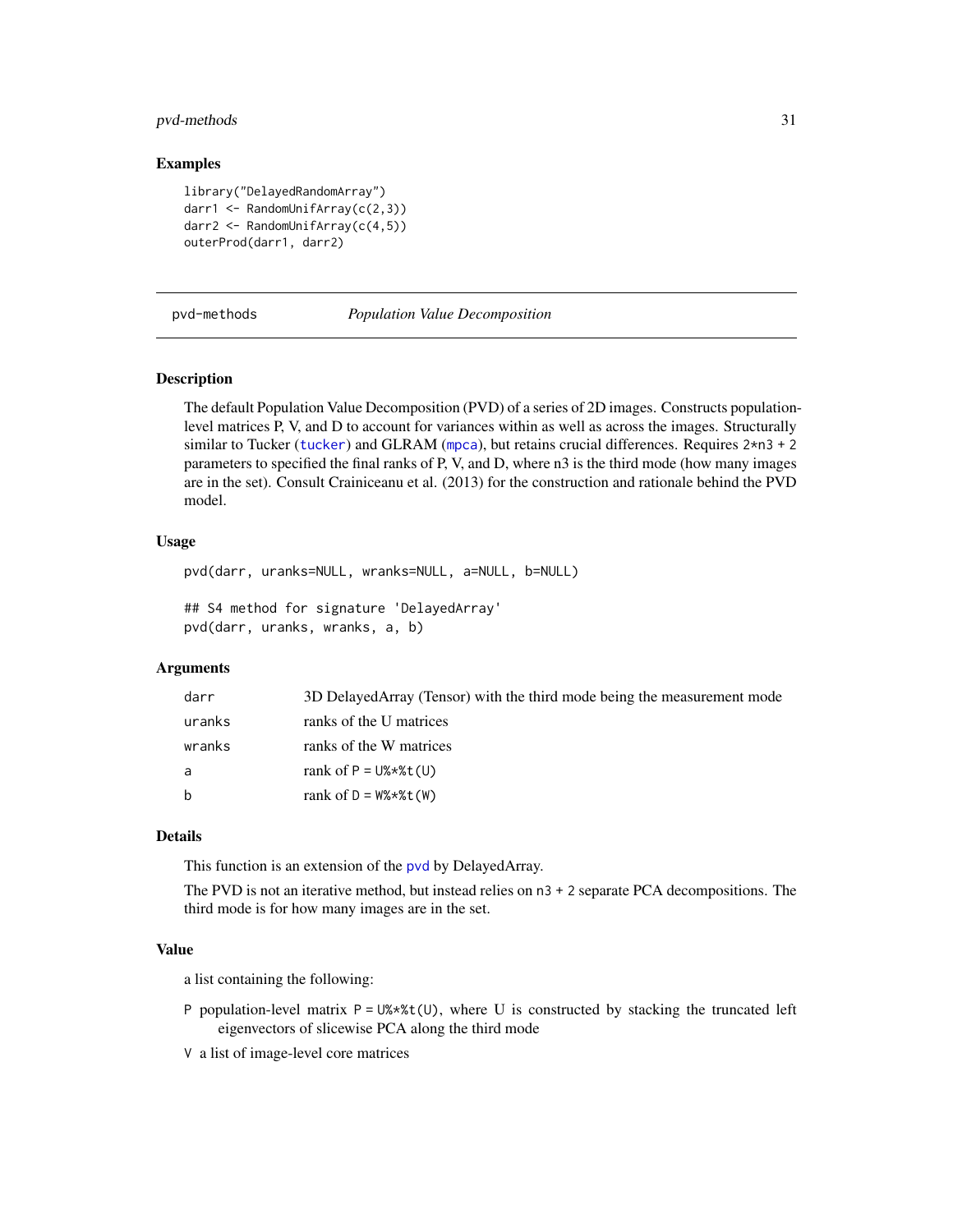<span id="page-31-0"></span>D population-leve matrix  $D = W^* * * (W)$ , where W is constructed by stacking the truncated right eigenvectors of slicewise PCA along the third mode

est estimate of darr after compression

norm\_percent the percent of Frobenius norm explained by the approximation

fnorm\_resid the Frobenius norm of the error fnorm(est-darr)

#### References

C. Crainiceanu, B. Caffo, S. Luo, V. Zipunnikov, N. Punjabi, "Population value decomposition: a framework for the analysis of image populations". Journal of the American Statistical Association, 2013.

#### Examples

```
library("DelayedRandomArray")
darr <- RandomUnifArray(c(3,4,5))
pvd(darr, uranks=rep(2,5), wranks=rep(3,5), a=2, b=3)
```
<span id="page-31-1"></span>rbind\_list *Mode-binding against list*

#### Description

Returns the binded DelayedArray in row space.

#### Usage

rbind\_list(L)

#### Arguments

L list of 2D DelayedArray

## Details

This is a wrapper function to [modebind\\_list](#page-24-1), when the DelayedArrays are 2D.

#### Value

2D DelayedArray object

## Note

The dimensions of row in each DelayedArray must match.

## See Also

[modebind\\_list](#page-24-1)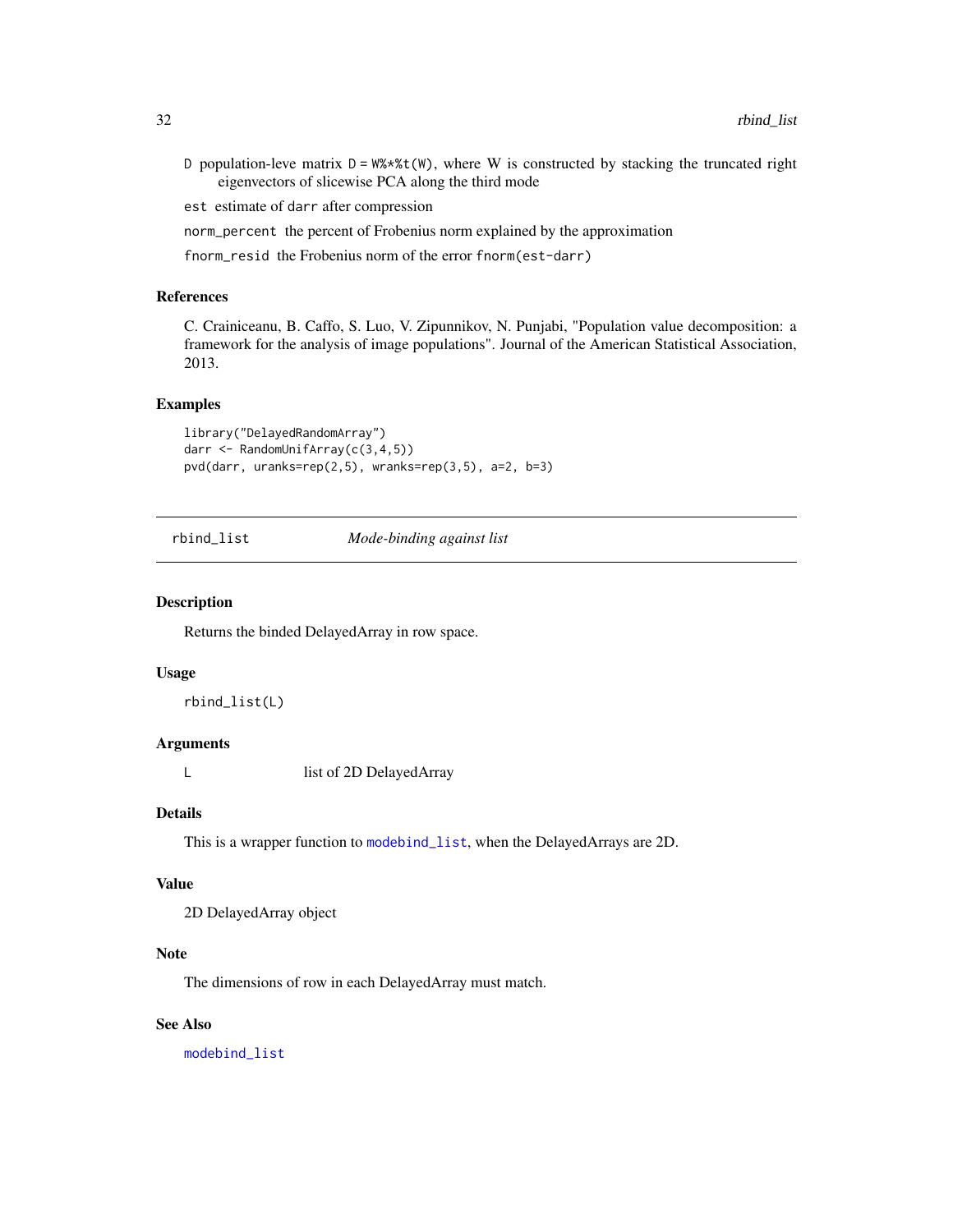## <span id="page-32-0"></span>rs\_fold-methods 33

## Examples

```
library("DelayedRandomArray")
darr <- RandomUnifArray(c(2,3,4))
dlizt <- list(
    'darr1' = RandomUnifArray(c(2,3)),
    'darr2' = RandomUniform(C(2,3)))rbind_list(dlizt)
```
rs\_fold-methods *Row Space Folding of 2D DelayedArray*

## <span id="page-32-1"></span>Description

The inverse operation to  $rs\_unfold$ .

#### Usage

rs\_fold(mat, m = NULL, modes = NULL)

## S4 method for signature 'DelayedArray' rs\_fold(mat, m, modes)

## Arguments

| mat   | DelayedArray object (only 2D)           |
|-------|-----------------------------------------|
| m     | the mode corresponding to rs unfold     |
| modes | the original modes of the Delayed Array |

## Details

This function is an extension of the [rs\\_fold](#page-32-1) by DelayedArray. This is a wrapper function to [fold](#page-11-1).

## Value

DelayedArray (higher than 2D)

## References

T. Kolda, B. Bader, "Tensor decomposition and applications". SIAM Applied Mathematics and Applications 2009.

#### See Also

[fold](#page-11-1), [rs\\_unfold](#page-33-1)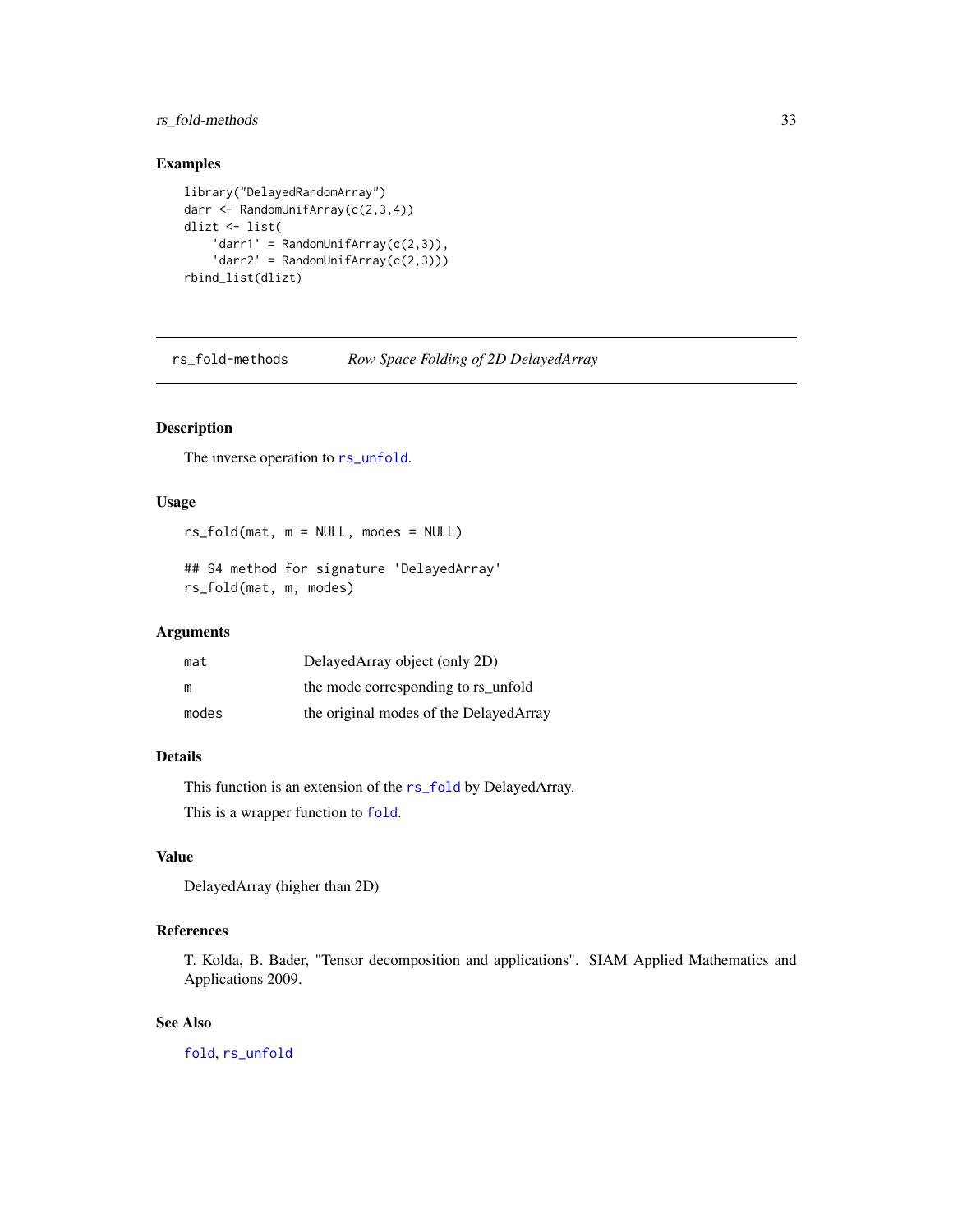## Examples

```
library("DelayedRandomArray")
darr <- RandomUnifArray(c(2,3,4))
matT2 <- rs_unfold(darr, m=2)
identical(
   as.array(rs_fold(matT2, m=2, modes=c(2,3,4))),
   as.array(darr))
```
rs\_unfold-methods *Tensor Row Space Unfolding of DelayedArray*

#### <span id="page-33-1"></span>Description

Please see [k\\_unfold](#page-22-1) and [unfold](#page-38-1).

#### Usage

rs\_unfold(darr, m)

## S4 method for signature 'DelayedArray' rs\_unfold(darr, m)

#### Arguments

| darr | DelayedArray object    |
|------|------------------------|
| m    | mode to be unfolded on |

#### Details

This function is an extension of the [rs\\_unfold](#page-33-1) by DelayedArray.

This is a wrapper function to [unfold](#page-38-1).

See also rs\_unfold(darr, m=NULL)

#### Value

DelayedArray (2D)

## See Also

[unfold](#page-38-1), [rs\\_fold](#page-32-1)

```
library("DelayedRandomArray")
darr <- RandomUnifArray(c(2,3,4))
matT2 <- rs_unfold(darr, m=2)
```
<span id="page-33-0"></span>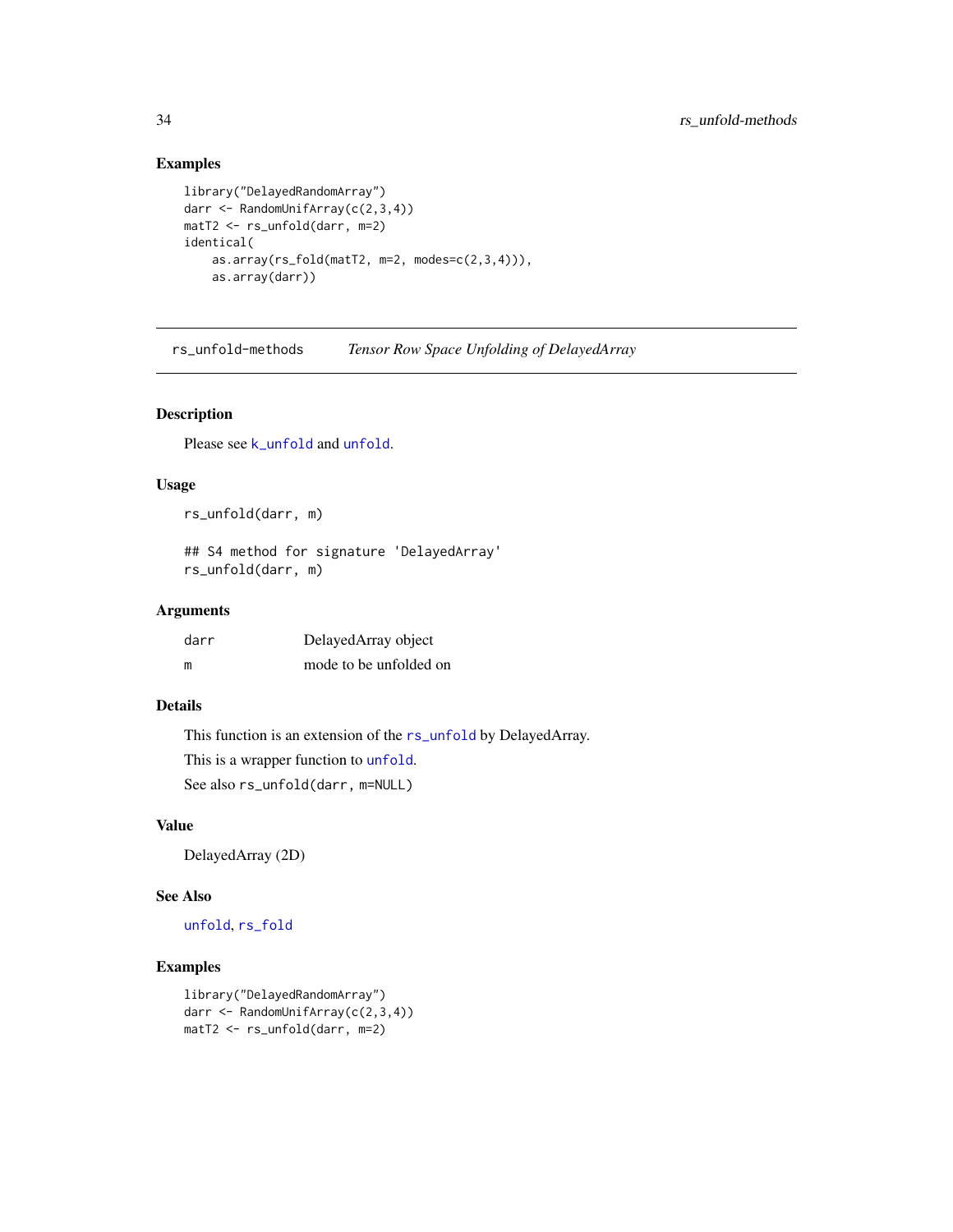<span id="page-34-0"></span>Set whether the intermediate and output DelayedArray used in DelayedTensor is used as sparse tensor or not.

NOTE: Sparse mode is experimental! Whether it contributes to higher speed and lower memory is quite dependent on the sparsity of the DelayedArray, and the current implementation does not recognize the block size, which may cause Out-of-Memory errors.

## Usage

setSparse(as.sparse=FALSE)

## Arguments

as.sparse TRUE or FALSE (Default: FALSE)

#### Value

Nothing

#### Examples

setSparse(TRUE) setSparse(FALSE)

setVerbose *Setter to set the verbose mode of DelayedTensor*

#### Description

Set the verbose message to monitor the block-processing procedure.

#### Usage

```
setVerbose(as.verbose=FALSE)
```
## Arguments

as.verbose TRUE or FALSE (Default: FALSE)

## Value

Nothing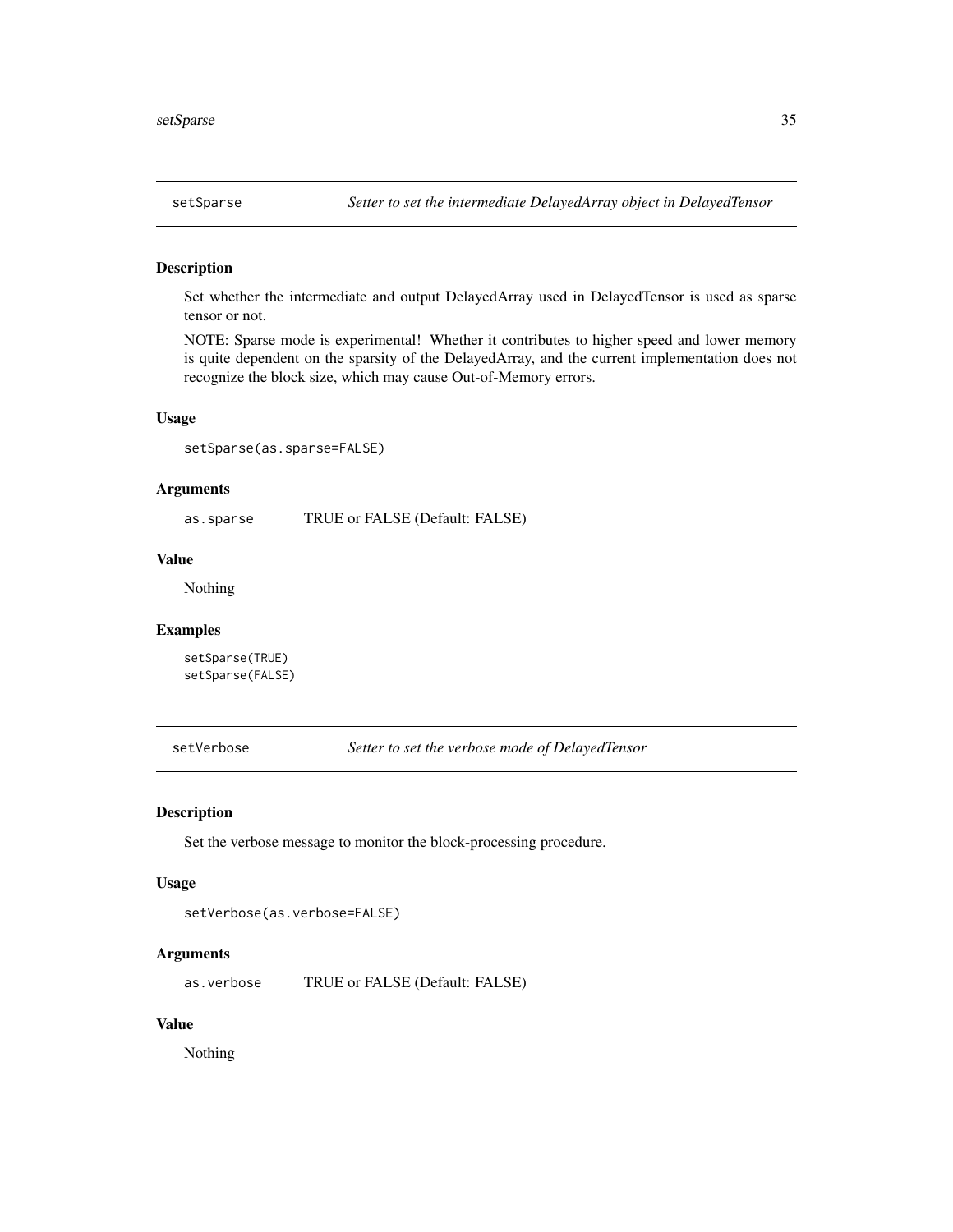#### Examples

setVerbose(TRUE) setVerbose(FALSE)

#### <span id="page-35-1"></span>ttl *DelayedArray Times List*

#### Description

Contracted (m-Mode) product between a Tensor of arbitrary number of modes and a list of matrices. The result is folded back into Tensor.

#### Usage

ttl(darr, list\_mat, ms=NULL)

#### **Arguments**

| darr     | DelayedArray object with K modes                                            |
|----------|-----------------------------------------------------------------------------|
| list_mat | a list of 2D Delayed Array objects                                          |
| ms       | a vector of modes to contract on (order should match the order of list_mat) |

#### Details

This function is an extension of the [ttl](#page-35-1) by DelayedArray.

This is a wrapper function to [unfold](#page-38-1).

Performs ttm repeated for a single Tensor and a list of matrices on multiple modes. For instance, suppose we want to do multiply a Tensor object darr with three matrices mat1, mat2, mat3 on modes 1, 2, and 3. We could do ttm(ttm(ttm(darr,mat1,1),mat2,2),3), or we could do  $ttl(darr, list(mat1, mat2, mat3), c(1, 2, 3))$ . The order of the matrices in the list should obviously match the order of the modes. This is a common operation for various Tensor decompositions such as CP and Tucker. For the math on the m-Mode Product, see Kolda and Bader (2009).

## Value

DelayedArray object with K modes (Tensor)

### Note

The returned Tensor does not drop any modes equal to 1.

#### References

T. Kolda, B. Bader, "Tensor decomposition and applications". SIAM Applied Mathematics and Applications 2009.

#### <span id="page-35-0"></span> $36$  ttl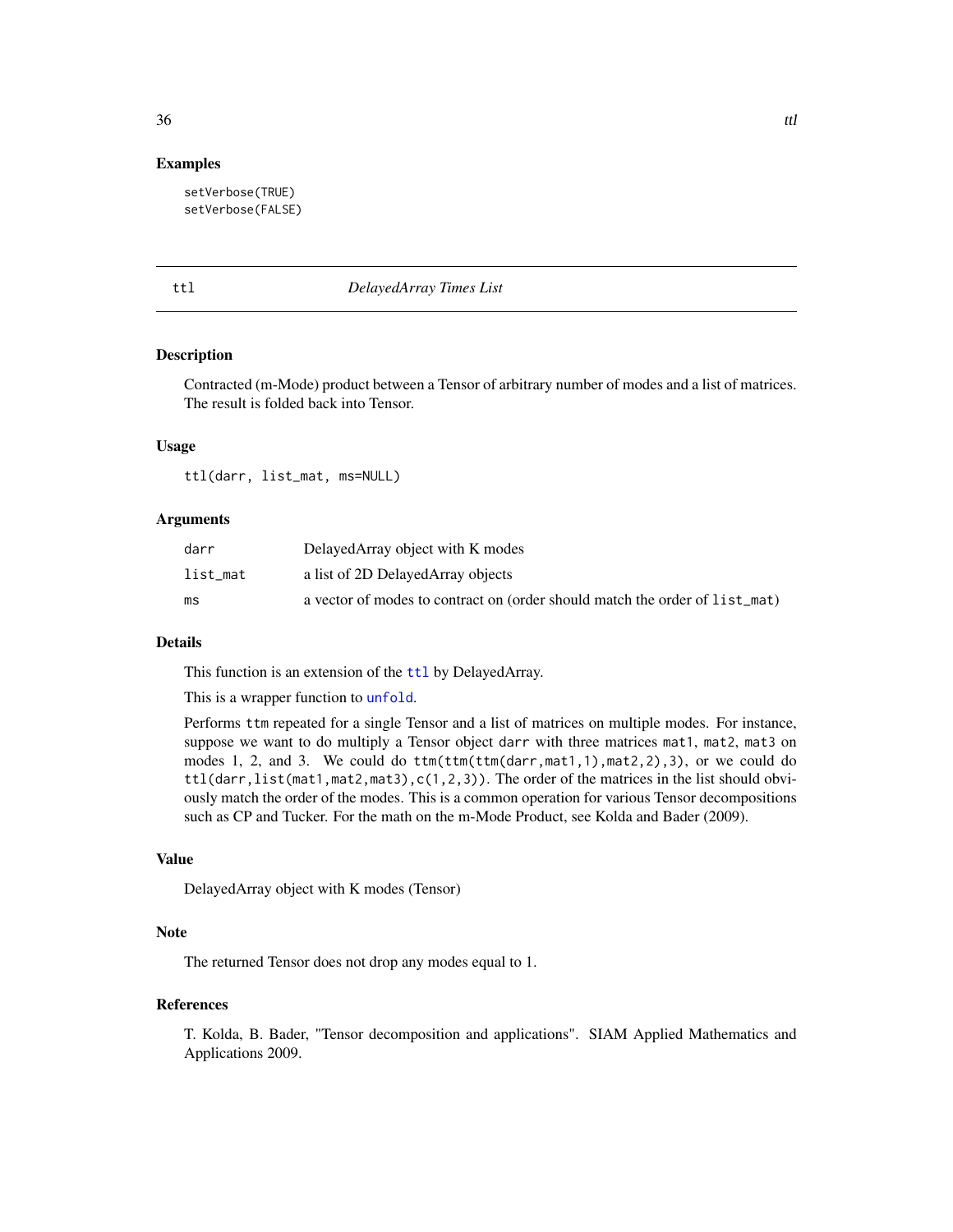#### <span id="page-36-0"></span>ttm-methods 37

#### See Also

[ttm](#page-36-1)

#### Examples

```
library("DelayedRandomArray")
darr <- RandomUnifArray(c(3,4,5))
dlizt <- list(
    'darr1' = RandomUniform( c(10, 3) ),
    'darr2' = RandomUniform(C(10, 4)))ttl(darr, dlizt, ms=c(1,2))
```
ttm-methods *Tensor Times Matrix (m-Mode Product)*

## <span id="page-36-1"></span>Description

Contracted (m-Mode) product between a DelayedArray (Tensor) of arbitrary number of modes and a matrix. The result is folded back into Tensor.

#### Usage

ttm(darr, mat, m = NULL)

```
## S4 method for signature 'DelayedArray, DelayedArray'
ttm(darr, mat, m)
```
#### Arguments

| darr | DelayedArray object                                                    |
|------|------------------------------------------------------------------------|
| mat  | input 2D DelayedArray with same number columns as the mth mode of darr |
|      | the mode to contract on                                                |

## Details

This function is an extension of the [ttm](#page-36-1) by DelayedArray.

By definition, rs\_unfold(ttm(darr, mat), m) = mat%\*%rs\_unfold(darr, m), so the number of columns in mat must match the mth mode of darr. For the math on the m-Mode Product, see Kolda and Bader (2009).

## Value

a DelayedArray object with K modes

#### Note

The mth mode of darr must match the number of columns in mat. By default, the returned Tensor does not drop any modes equal to 1.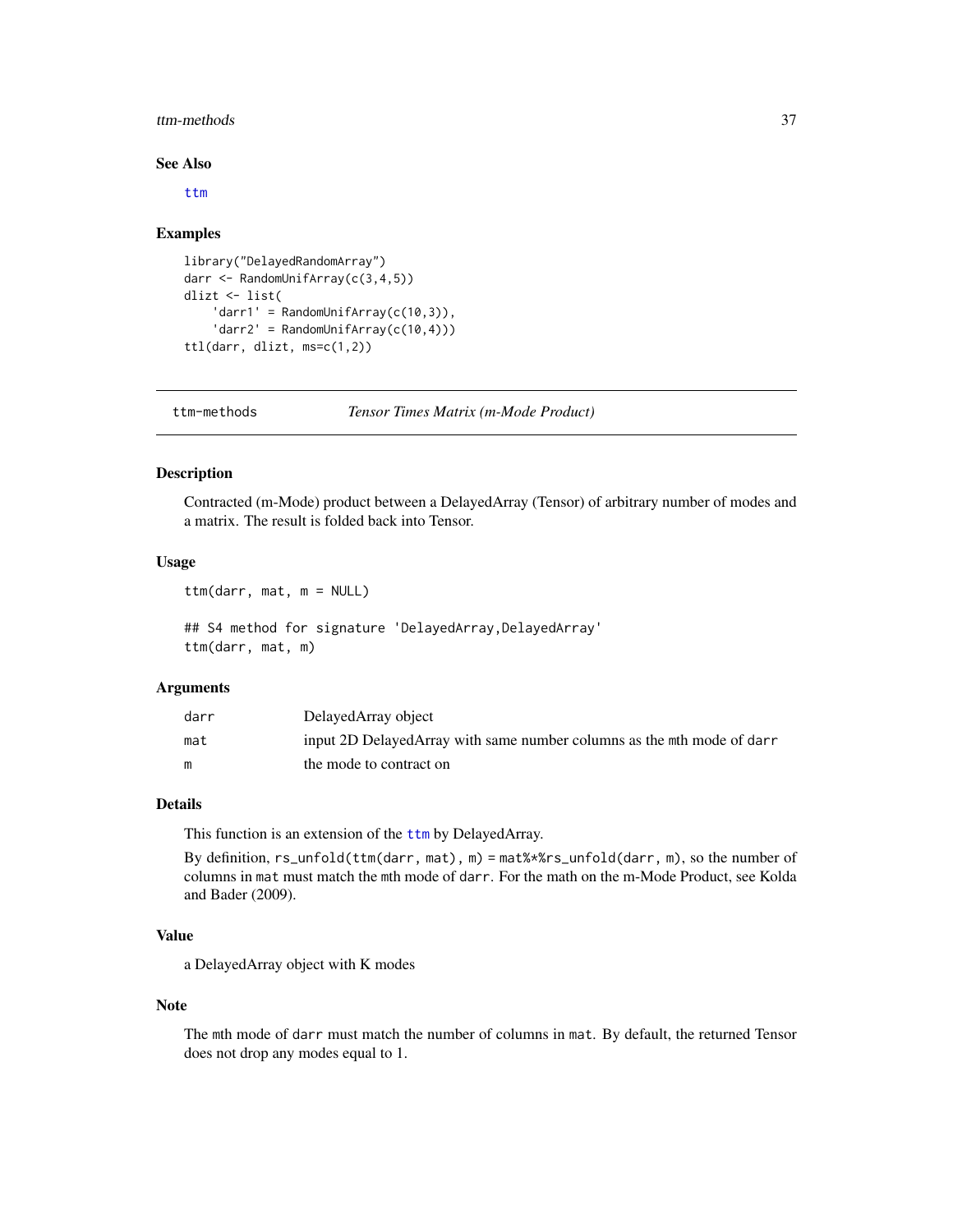#### <span id="page-37-0"></span>References

T. Kolda, B. Bader, "Tensor decomposition and applications". SIAM Applied Mathematics and Applications 2009.

#### See Also

[rs\\_unfold](#page-33-1), [ttl](#page-35-1)

#### Examples

```
library("DelayedRandomArray")
darr <- RandomUnifArray(c(2,3,4))
mat <- RandomUnifArray(c(10,4))
ttm(darr, mat, m=3)
```
tucker-methods *Tucker Decomposition*

#### <span id="page-37-1"></span>Description

The Tucker decomposition of a tensor. Approximates a K-Tensor using a n-mode product of a core tensor (with modes specified by ranks) with orthogonal factor matrices. If there is no truncation in one of the modes, then this is the same as the MPCA, [mpca](#page-28-1). If there is no truncation in all the modes (i.e. ranks = darr@modes), then this is the same as the HOSVD, [hosvd](#page-15-1). This is an iterative algorithm, with two possible stopping conditions: either relative error in Frobenius norm has gotten below tol, or the max\_iter number of iterations has been reached. For more details on the Tucker decomposition, consult Kolda and Bader (2009).

### Usage

```
tucker(darr, ranks=NULL, max_iter=25, tol=1e-05)
```

```
## S4 method for signature 'DelayedArray'
tucker(darr, ranks, max_iter, tol)
```
#### Arguments

| darr     | Tensor with K modes                                   |
|----------|-------------------------------------------------------|
| ranks    | a vector of the modes of the output core Tensor       |
| max_iter | maximum number of iterations if error stays above tol |
| tol      | relative Frobenius norm error tolerance               |

## Details

This function is an extension of the [tucker](#page-37-1) by DelayedArray.

Uses the Alternating Least Squares (ALS) estimation procedure also known as Higher-Order Orthogonal Iteration (HOOI). Intialized using a (Truncated-)HOSVD. A progress bar is included to help monitor operations on large tensors.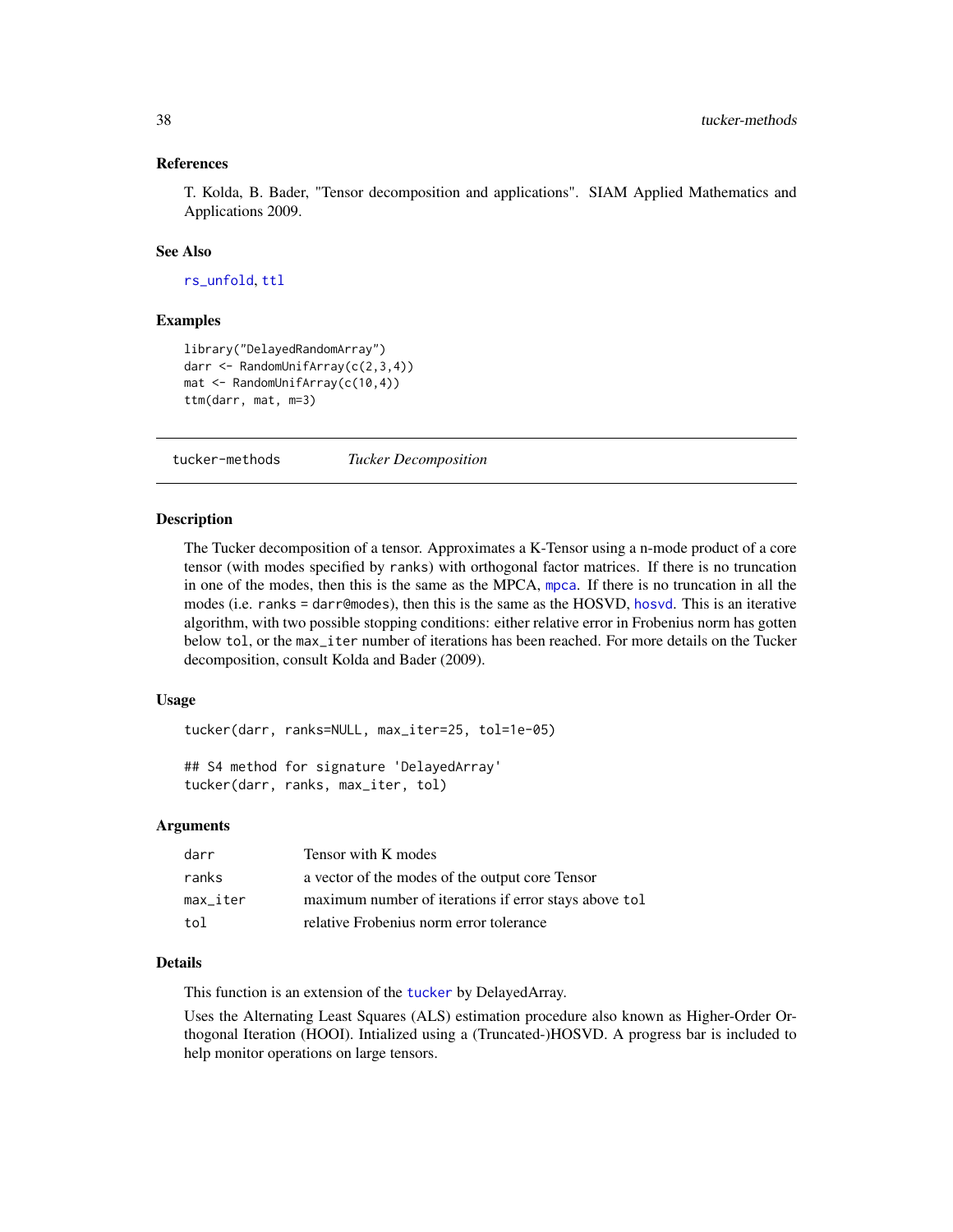## <span id="page-38-0"></span>unfold-methods 39

#### Value

a list containing the following:

- Z the core tensor, with modes specified by ranks
- U a list of orthgonal factor matrices one for each mode, with the number of columns of the matrices given by ranks

conv whether or not resid < tol by the last iteration

est estimate of darr after compression

norm\_percent the percent of Frobenius norm explained by the approximation

fnorm\_resid the Frobenius norm of the error fnorm(est-darr)

all\_resids vector containing the Frobenius norm of error for all the iterations

#### Note

The length of ranks must match darr@num\_modes.

#### References

T. Kolda, B. Bader, "Tensor decomposition and applications". SIAM Applied Mathematics and Applications 2009.

#### See Also

[hosvd](#page-15-1), [mpca](#page-28-1)

#### Examples

```
library("DelayedRandomArray")
darr <- RandomUnifArray(c(2,3,4))
tucker(darr, ranks=c(1,2,3))
```
unfold-methods *Tensor Unfolding of 2D DelayedArray*

## <span id="page-38-1"></span>Description

Unfolds the tensor into a matrix, with the modes in rs onto the rows and modes in cs onto the columns. Note that c(rs,cs) must have the same elements (order doesn't matter) as dim(darr). Within the rows and columns, the order of the unfolding is determined by the order of the modes. This convention is consistent with Kolda and Bader (2009).

#### Usage

```
unfold(darr, row_idx, col_idx)
## S4 method for signature 'DelayedArray'
unfold(darr, row_idx, col_idx)
```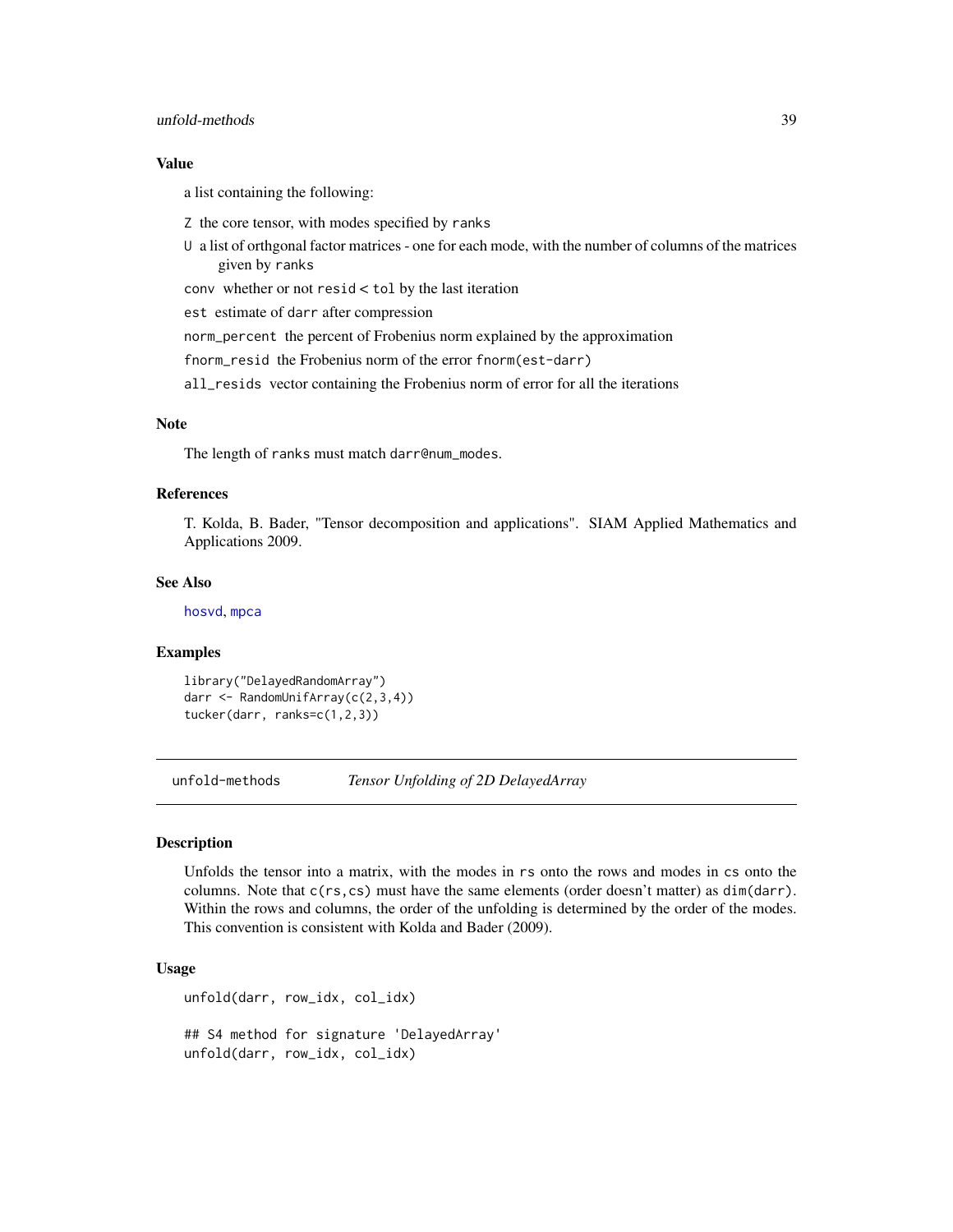#### <span id="page-39-0"></span>Arguments

| darr    | DelayedArray object                                   |
|---------|-------------------------------------------------------|
| row idx | the indices of the modes to map onto the row space    |
| col idx | the indices of the modes to map onto the column space |

#### Details

This function is an extension of the [unfold](#page-38-1) by DelayedArray.

For Row Space Unfolding or m-mode Unfolding, see [rs\\_unfold](#page-33-1). For Column Space Unfolding or matvec, see [cs\\_unfold](#page-6-1).

[vec](#page-40-1) returns the vectorization of the tensor.

## Value

2D DelayedArray with prod(row\_idx) rows and prod(col\_idx) columns

## References

T. Kolda, B. Bader, "Tensor decomposition and applications". SIAM Applied Mathematics and Applications 2009.

#### See Also

[k\\_unfold](#page-22-1), [matvec](#page-23-1), [rs\\_unfold](#page-33-1), [cs\\_unfold](#page-6-1)

## Examples

```
library("DelayedRandomArray")
darr <- RandomUnifArray(c(2,3,4))
unfold(darr, row_idx=2, col_idx=c(3,1))
```
unmatvec-methods *Unmatvec Folding of 2D DelayedArray*

#### <span id="page-39-1"></span>Description

The inverse operation to [matvec-methods](#page-23-3), turning a matrix into a Tensor. For a full account of matrix folding/unfolding operations, consult Kolda and Bader (2009).

#### Usage

```
unmatvec(mat, modes = NULL)
## S4 method for signature 'DelayedArray'
unmatvec(mat, modes)
```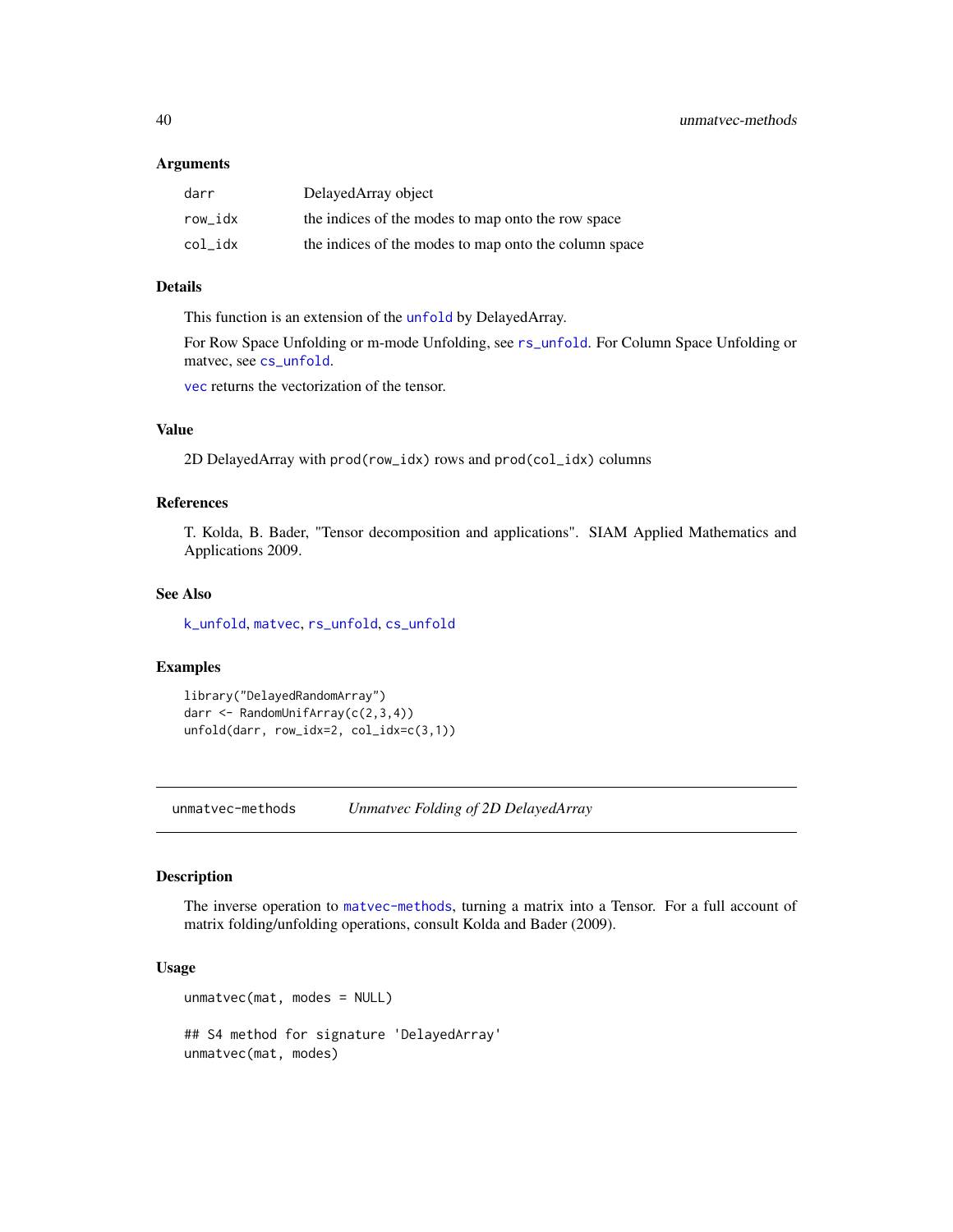#### <span id="page-40-0"></span>vec-methods 41

#### Arguments

| mat   | DelayedArray object (only 2D)         |
|-------|---------------------------------------|
| modes | the modes of the output Delayed Array |

## Details

This function is an extension of the [unmatvec](#page-39-1) by DelayedArray. This is a wrapper function to [fold](#page-11-1).

## Value

DelayedArray object with modes given by modes

## References

T. Kolda, B. Bader, "Tensor decomposition and applications". SIAM Applied Mathematics and Applications 2009.

## See Also

[fold](#page-11-1), [matvec](#page-23-1)

## Examples

```
library("DelayedRandomArray")
darr <- RandomUnifArray(c(2,3,4))
matT1 <- matvec(darr)
identical(
   as.array(unmatvec(matT1, modes=c(2,3,4))),
   as.array(darr))
```
vec-methods *Tensor Vectorization of DelayedArray*

## <span id="page-40-1"></span>Description

Change the dimension of DelayedArray from multi-dimension (e.g. array) to single-dimension (e.g. vector).

## Usage

vec(darr)

## S4 method for signature 'DelayedArray' vec(darr)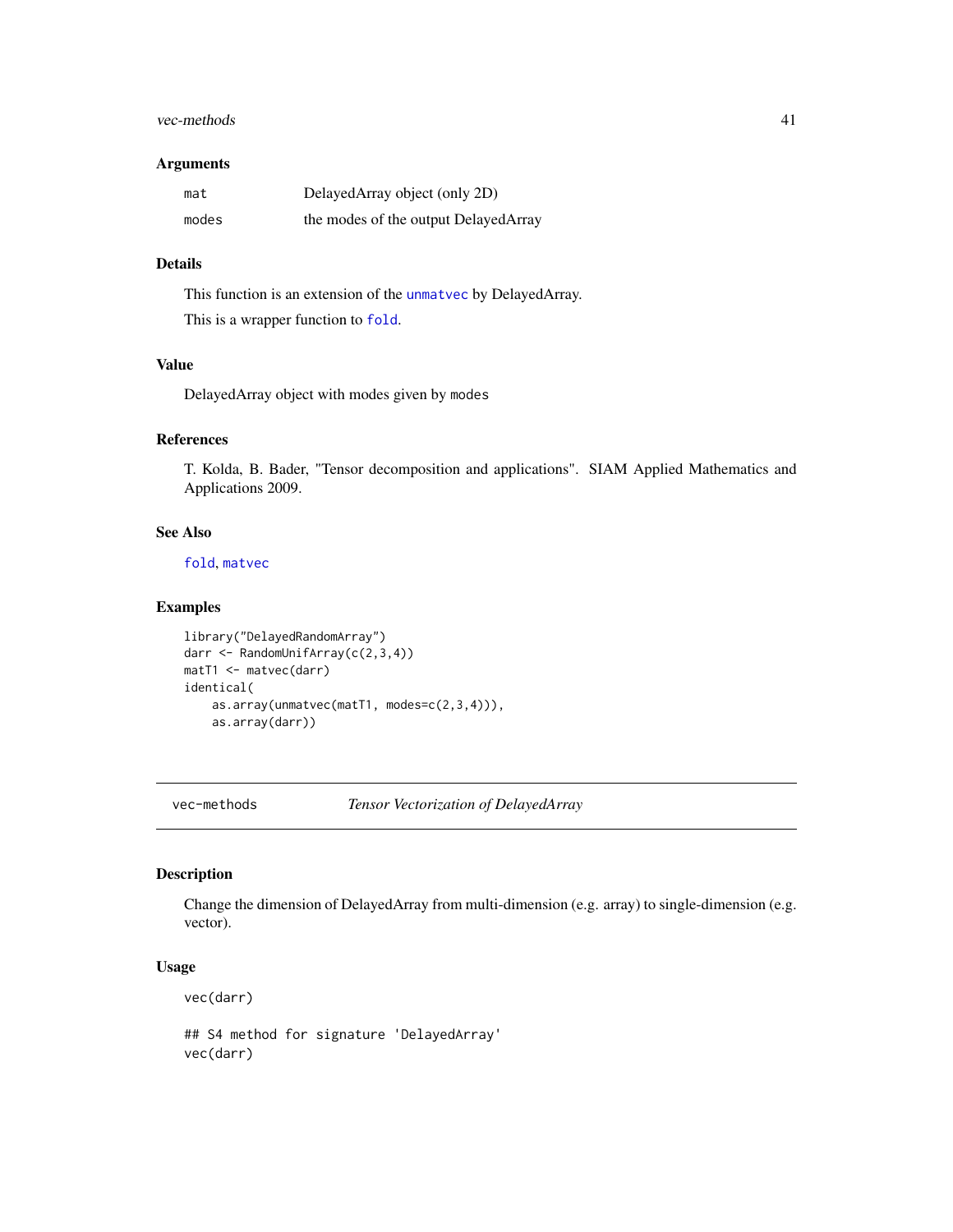#### <span id="page-41-0"></span>Arguments

darr DelayedArray object

## Details

This function is an extension of the [vec](#page-40-1) by DelayedArray.

## Value

1D DelayedArray (vector) with length prod(dim(darr))

## References

T. Kolda, B. Bader, "Tensor decomposition and applications". SIAM Applied Mathematics and Applications 2009.

```
library("DelayedRandomArray")
darr <- RandomUnifArray(c(2,3,4))
vec(darr)
```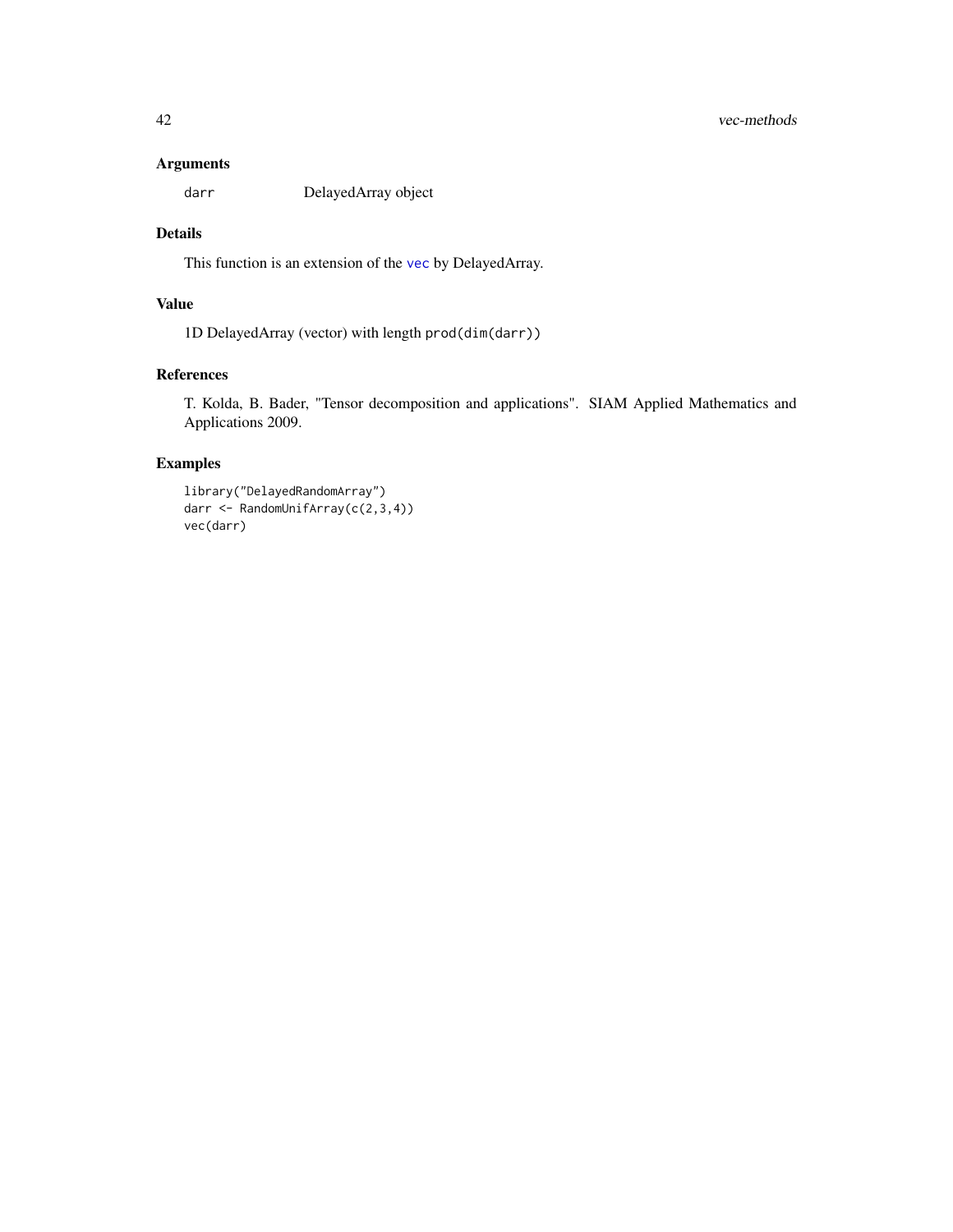# <span id="page-42-0"></span>**Index**

∗ datasets human\_mid\_brain, [17](#page-16-0) mouse\_mid\_brain, [28](#page-27-0) ∗ package DelayedTensor-package, [3](#page-2-0) cbind\_list, *[3](#page-2-0)*, [3,](#page-2-0) *[26](#page-25-0)* cp, *[3](#page-2-0)*, *[5](#page-4-0)* cp *(*cp-methods*)*, [4](#page-3-0) cp,DelayedArray-method *(*cp-methods*)*, [4](#page-3-0) cp-methods, [4](#page-3-0) cs\_fold, *[3](#page-2-0)*, *[6,](#page-5-0) [7](#page-6-0)*, *[12](#page-11-0)* cs\_fold *(*cs\_fold-methods*)*, [6](#page-5-0) cs\_fold,DelayedArray-method *(*cs\_fold-methods*)*, [6](#page-5-0) cs\_fold-methods, [6](#page-5-0) cs\_unfold, *[3](#page-2-0)*, *[6,](#page-5-0) [7](#page-6-0)*, *[40](#page-39-0)* cs\_unfold *(*cs\_unfold-methods*)*, [7](#page-6-0) cs\_unfold,DelayedArray-method *(*cs\_unfold-methods*)*, [7](#page-6-0) cs\_unfold-methods, [7](#page-6-0) DelayedDiagonalArray, *[3](#page-2-0)*, [8,](#page-7-0) *[9](#page-8-0)*

DelayedTensor *(*DelayedTensor-package*)*, [3](#page-2-0) DelayedTensor-package, [3](#page-2-0) diag, *[3](#page-2-0)*, *[8,](#page-7-0) [9](#page-8-0)* diag *(*diag-methods*)*, [9](#page-8-0) diag,DelayedArray-method *(*diag-methods*)*, [9](#page-8-0) diag-methods, [9](#page-8-0) diag<- *(*diag-methods*)*, [9](#page-8-0) diag<-,DelayedArray-method *(*diag-methods*)*, [9](#page-8-0)

einsum, *[3](#page-2-0)*, *[10](#page-9-0)*, [10](#page-9-0)

fnorm, *[3](#page-2-0)*, *[11](#page-10-0)* fnorm *(*fnorm-methods*)*, [11](#page-10-0) fnorm,DelayedArray-method *(*fnorm-methods*)*, [11](#page-10-0) fnorm-methods, [11](#page-10-0) fold, *[3](#page-2-0)*, *[6](#page-5-0)*, *[12](#page-11-0)*, *[22](#page-21-0)*, *[33](#page-32-0)*, *[41](#page-40-0)* fold *(*fold-methods*)*, [12](#page-11-0) fold,DelayedArray-method *(*fold-methods*)*, [12](#page-11-0) fold-methods, [12](#page-11-0)

getSparse, [13](#page-12-0) getVerbose, [13](#page-12-0)

hadamard, *[3](#page-2-0)*, *[15](#page-14-0)*, *[19](#page-18-0)[–21](#page-20-0)* hadamard *(*hadamard-methods*)*, [14](#page-13-0) hadamard,DelayedArray,DelayedArray-method *(*hadamard-methods*)*, [14](#page-13-0) hadamard-methods, [14](#page-13-0) hadamard\_list, *[3](#page-2-0)*, *[14,](#page-13-0) [15](#page-14-0)*, [15,](#page-14-0) *[19](#page-18-0)[–21](#page-20-0)* hosvd, *[3](#page-2-0)*, *[16](#page-15-0)*, *[30](#page-29-0)*, *[38,](#page-37-0) [39](#page-38-0)* hosvd *(*hosvd-methods*)*, [16](#page-15-0) hosvd,DelayedArray-method *(*hosvd-methods*)*, [16](#page-15-0) hosvd-methods, [16](#page-15-0) human\_mid\_brain, [17](#page-16-0)

innerProd, *[3](#page-2-0)*, *[18](#page-17-0)* innerProd *(*innerProd-methods*)*, [18](#page-17-0) innerProd,DelayedArray,DelayedArray-method *(*innerProd-methods*)*, [18](#page-17-0) innerProd-methods, [18](#page-17-0)

k\_fold, *[3](#page-2-0)*, *[12](#page-11-0)*, *[22,](#page-21-0) [23](#page-22-0)* k\_fold *(*k\_fold-methods*)*, [22](#page-21-0) k\_fold,DelayedArray-method *(*k\_fold-methods*)*, [22](#page-21-0) k\_fold-methods, [22](#page-21-0) k\_unfold, *[3](#page-2-0)*, *[22,](#page-21-0) [23](#page-22-0)*, *[34](#page-33-0)*, *[40](#page-39-0)* k\_unfold *(*k\_unfold-methods*)*, [23](#page-22-0) k\_unfold,DelayedArray-method *(*k\_unfold-methods*)*, [23](#page-22-0) k\_unfold-methods, [23](#page-22-0) khatri\_rao, *[3](#page-2-0)*, *[14,](#page-13-0) [15](#page-14-0)*, *[19](#page-18-0)[–21](#page-20-0)*